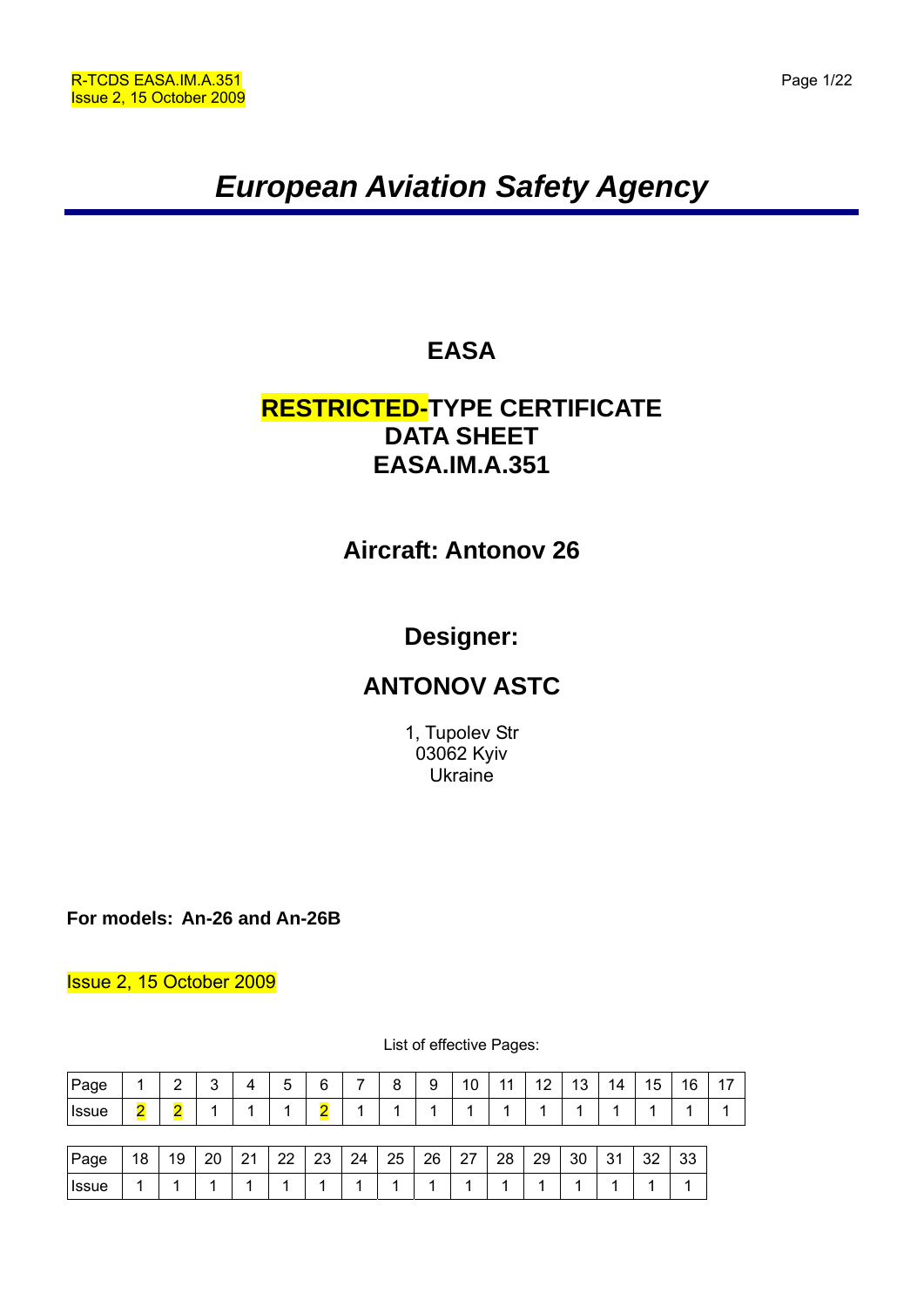### **TABLE OF CONTENT**

|    | <b>SECTION 1: GENERAL.</b> | . 5                                                                             |
|----|----------------------------|---------------------------------------------------------------------------------|
|    | 1.                         | Data Sheet No.                                                                  |
|    | 2.                         | Airworthiness Category                                                          |
|    | 3.                         | <b>Certifying Authority</b>                                                     |
|    | 4.                         | <b>Type Certificate Holder</b>                                                  |
|    | 5.                         | Manufacturer                                                                    |
|    |                            | SECTION 2: Antonov 26 (models An-26 and An-26B)                                 |
| L. |                            |                                                                                 |
|    | 1.                         | Aeroplane                                                                       |
|    | 2.                         | Models                                                                          |
|    | 3.                         | <b>EASA Reference Date</b>                                                      |
|    | 4.                         | <b>EASA Restricted Type Certification Date</b>                                  |
|    |                            |                                                                                 |
|    | 1.                         | <b>Certification Date</b>                                                       |
|    | 2.                         | <b>Certification Basis</b>                                                      |
|    | 3.                         | <b>EASA Airworthiness Requirements</b>                                          |
|    |                            | 3.1. EASA Airworthiness Requirements                                            |
|    |                            | <b>Elect to Comply Requirements</b><br>3.2.                                     |
|    | 4.                         | <b>EASA Environmental Standards</b>                                             |
|    |                            |                                                                                 |
|    | 1.                         | <b>Production Basis</b>                                                         |
|    | 2.                         | <b>Type Design Definition</b>                                                   |
|    | 3.                         | Description                                                                     |
|    | 4.                         | <b>Dimensions</b>                                                               |
|    | 5.                         | Engines                                                                         |
|    | 6.                         | <b>Auxiliary Power Unit</b>                                                     |
|    | 7 <sub>1</sub>             | Propellers                                                                      |
|    | 8.                         | Fuel                                                                            |
|    | 9.                         | Oil                                                                             |
|    | 10.                        | Air Speeds                                                                      |
|    | 11.                        | <b>Maximum Operating Altitude</b>                                               |
|    | 12.                        | <b>Maximum Mass</b>                                                             |
|    | 13.                        | Centre of Gravity                                                               |
|    | 14.                        | <b>Fuel Capacity</b>                                                            |
|    | 15.                        | <b>Levelling Means</b>                                                          |
|    | 16.<br>17.                 | Minimum Flight Crew<br><b>Exits</b>                                             |
|    | 18.                        |                                                                                 |
|    | 19.                        | <b>Cargo Compartment Loading</b><br>Wheels and Tyres                            |
|    | 20.                        | <b>Other Limitations</b>                                                        |
|    |                            |                                                                                 |
|    |                            | .10                                                                             |
|    | 1.<br>2.                   | <b>Flight Manual</b>                                                            |
|    | 3.                         | <b>Mandatory Maintenance Instructions</b><br><b>Mandatory Service Bulletins</b> |
|    | 4.                         | <b>Service Bulletins</b>                                                        |
|    | 5.                         | Service Life and Life Time                                                      |
|    | 6.                         | <b>Required Equipment</b>                                                       |
|    | 7.                         | <b>Certification Maintenance Requirements</b>                                   |
|    |                            |                                                                                 |
|    |                            |                                                                                 |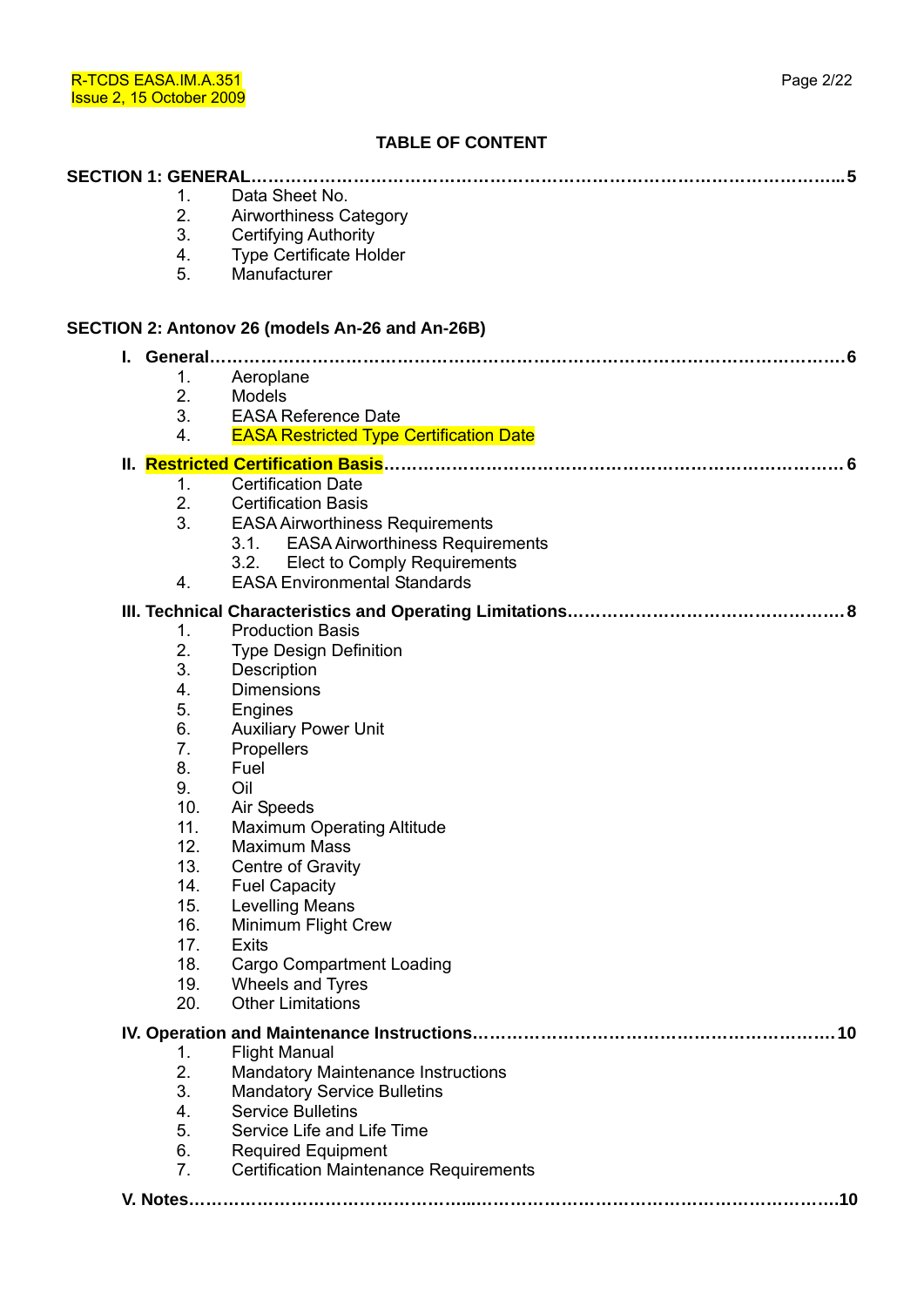| 1. Type<br>2. Designer<br>3. Manufacturer<br>4. Engine Acceptance Application Date<br>5. Engine Acceptance Reference Date                                                                                                                                 |
|-----------------------------------------------------------------------------------------------------------------------------------------------------------------------------------------------------------------------------------------------------------|
| 1. Airworthiness Standards and Environmental Requirements<br>2. Special Conditions<br>3. Deviations<br>4. Equivalent Safety Findings                                                                                                                      |
| 1. Type Design Definition<br>2. Description<br>3. Dimensions<br>4. Dry Weight<br>5. Power Values<br>6. Fluids<br>7. Aircraft Accessory Drives<br>8. Maximum Permissible Air Bleed                                                                         |
| 1. Temperature Limits<br>2. Pressure Limits<br>3. Maximum Allowable Rotor Speed                                                                                                                                                                           |
| 1. Operation and Maintenance Manual<br>2. Mandatory Service Bulletins<br>3. Service Bulletins                                                                                                                                                             |
|                                                                                                                                                                                                                                                           |
| <b>ANNEX 2: PROPELLER CHARACTERISTICS</b>                                                                                                                                                                                                                 |
| 1. Type/Variants<br>2. Designer<br>3. Manufacturer<br>4. Propeller Acceptance Application Date<br>5. Propeller Acceptance Reference Date                                                                                                                  |
| 1. Airworthiness Standards                                                                                                                                                                                                                                |
| III. Technical Characteristics<br>16<br>1. Type Design Definition<br>2. Description<br>3. Equipment<br>4. Dimensions<br>5. Weight<br>6. Hub/Blade Combinations<br>7. Control and Monitoring System<br>8. Adaptation to Engine<br>9. Direction of Rotation |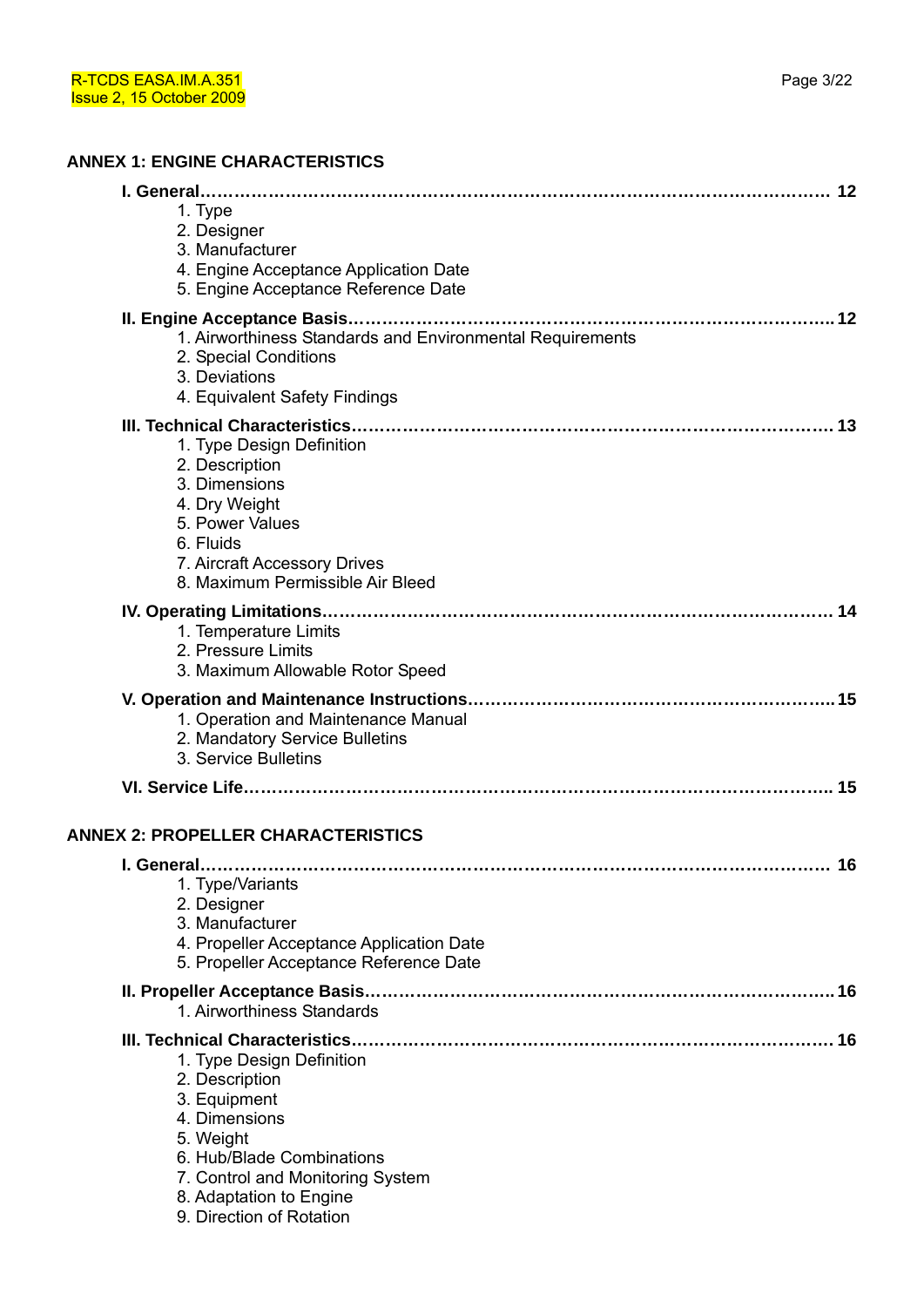| 1. Propeller Diameter<br>2. Propeller Blades<br>3. Propeller Power                                                                                                                                                 |
|--------------------------------------------------------------------------------------------------------------------------------------------------------------------------------------------------------------------|
| 1. Operation and Maintenance Manual                                                                                                                                                                                |
|                                                                                                                                                                                                                    |
| <b>ANNEX 3: APU CHARACTERISTICS</b>                                                                                                                                                                                |
| 1. Type<br>2. Designer<br>3. Manufacturer<br>4. APU Acceptance Application Date<br>5. APU Acceptance Reference Date                                                                                                |
| 1. Airworthiness Standards and Environmental Requirements<br>2. Special Conditions<br>3. Equivalent Safety Findings<br>4. Exemptions                                                                               |
| 1. Type Design Definition<br>2. Description<br>3. Dimensions<br>4. Dry Weight<br>5. Thrust values<br>6. Control System<br>7. Fluids<br>8. Aircraft accessory drives<br>9. Maximum permissible air bleed extraction |
| .21<br>1. Temperature Limit<br>2. Pressure Limits<br>3. Rotor maximum allowable speed                                                                                                                              |
| 1. Operation and Maintenance Manual<br>2. Mandatory Service Bulletins<br>3. Service Bulletins                                                                                                                      |
|                                                                                                                                                                                                                    |

**Note: Some titles and references are also given in Cyrillic letters (in parentheses for clarity) to avoid any confusion with the actual name of the documents or with the marking.**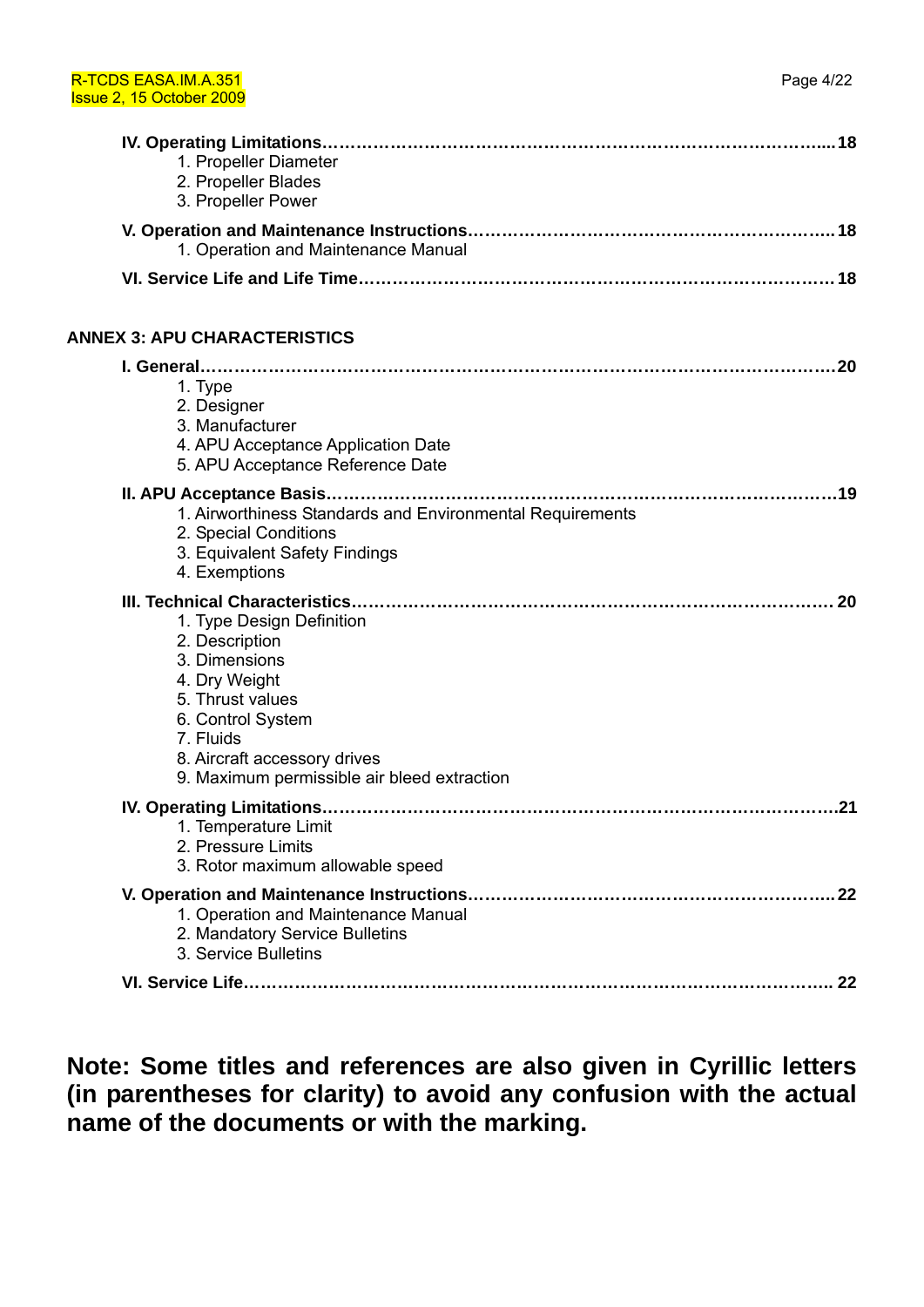# **SECTION 1: GENERAL**

| 1. | Data Sheet No:                  | EASA.IM.A.351                                                                                                                                                                      |
|----|---------------------------------|------------------------------------------------------------------------------------------------------------------------------------------------------------------------------------|
| 2. | Airworthiness Category:         | Large Aeroplanes                                                                                                                                                                   |
| 3. | Certifying Authority:           | - USSR;<br>- State Aviation Administration of Ukraine (SAAU);<br>- Interstate Aviation Committee - Aviation Registry (IAC-AR) (noise)                                              |
| 4. | <b>Type Certificate Holder:</b> | State-Owned Company<br><b>ANTONOV Aviation Scientific Technical Complex</b><br>(Государственное предприятие<br>Авиационный научно-технический комплекс им. О.К.<br>Антонова)       |
|    |                                 | 1 Tupolev Str.<br>03062 Kyiv<br>Ukraine                                                                                                                                            |
| 5. | Manufacturer:                   | State-Owned Company<br><b>AVIANT Kyiv Aviation Plant</b><br>(Государственное предприятие<br>Киевский авиационный завод "Авиант")<br>100/1 Peremogy Avenue<br>03062 Kyiv<br>Ukraine |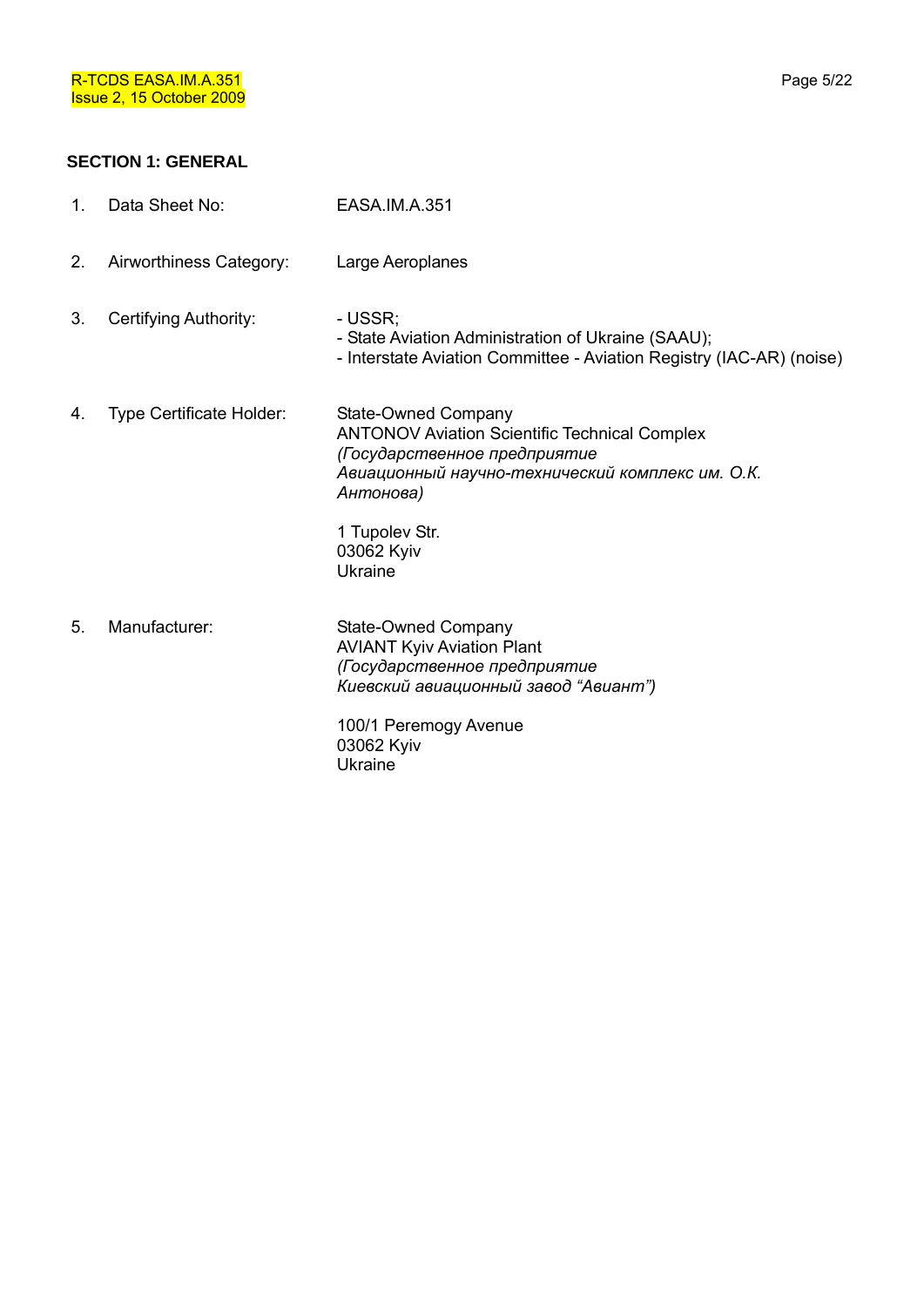#### **SECTION 2: Antonov 26 (models An-26 and An-26B)**

- **I. General**
- 1. Aeroplane: Antonov 26 *(Антонов 26)*
- 2. Models: An-26, An-26B *(Ан-26, Ан-26Б)*
- 3. EASA Reference Date: 21 May 1969
- 4. EASA Restricted Type Certification Date: 28 September 2009
- **II. Restricted Certification Basis**
- 1. Certification Date:
	- 1.1. USSR: Certificate of the An-26B (An-26) aircraft acceptance for
	- 1.2. SAAU: Type Certificate No. ТЛ 0019, issued 23 March 2001
	- 1.3. IAC-AR: − Type Noise Certificate No. 41, issued 19 January
		- 1994 (Chapter 2 of Annex 16 ICAO); − Type Noise Certificate No. СШ 122-Ан-26, issued 24 August 2001 (Chapter 3 of Annex 16 ICAO)

operations in civil aviation, issued 29.08.85

- 2. Basis of Primary Certification: Technical requirements of Civil Aviation of the USSR for the An-26 aircraft, dated 1976, corresponded to Annex 8 to Convention on International Civil Aviation; − Requirements to environmental noise - in accordance
	- with the Chapters 2 and 3 of ICAO standard, Annex 16 to Convention of International Civil Aviation (Chicago 1944), Volume 1
- 3. EASA Airworthiness Requirements
	- 3.1 EASA Airworthiness Requirements
		- 3.1.1 Airworthiness Standards: FAR 25, amendment 20, Eff. Date 23 April 1969
		- 3.1.2 Reversions: None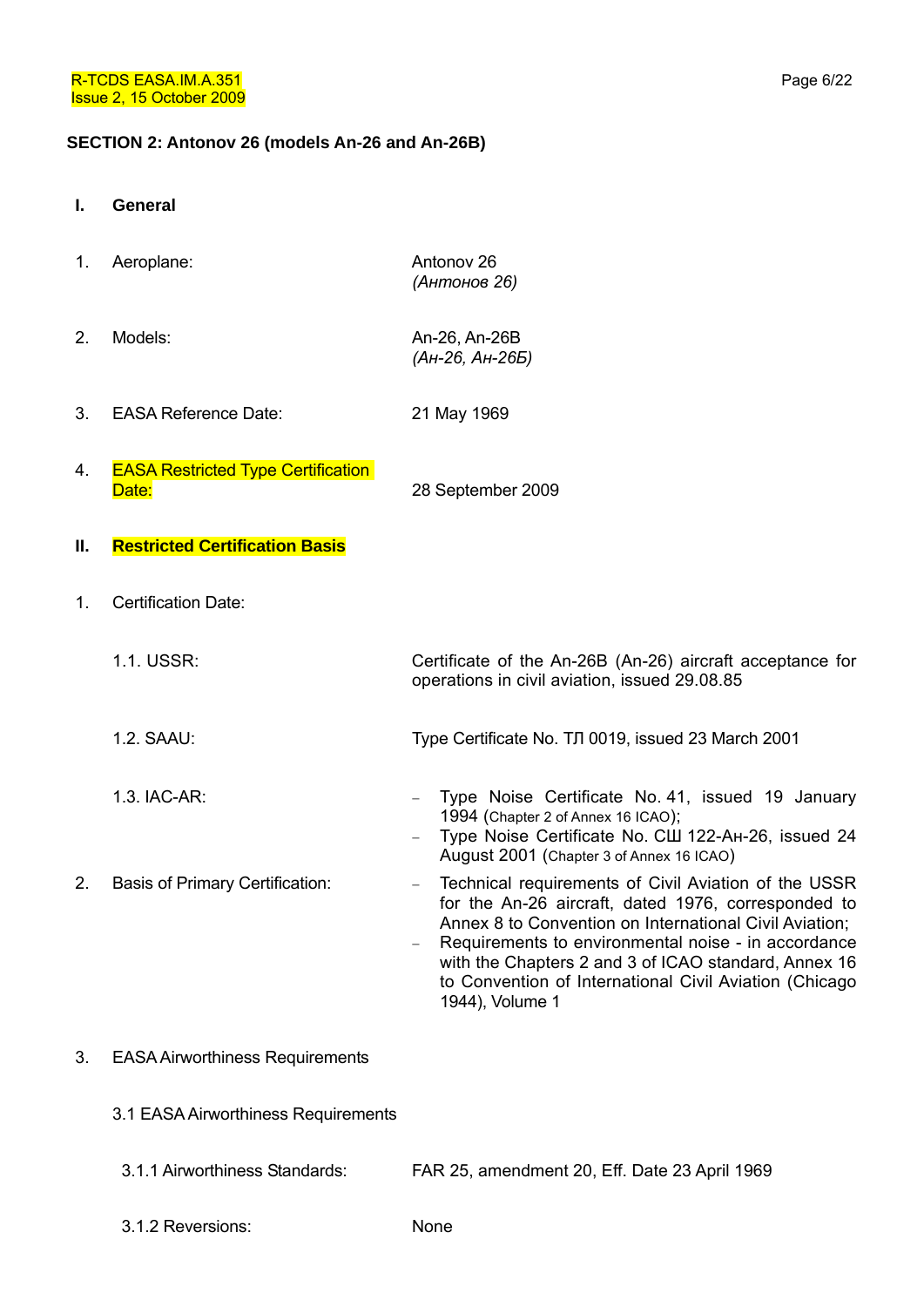# 3.1.3 Special Conditions:

| 3.1.3.1 Novel or unusual Features or<br>unconventional use: | SC1: use of the APU for additional thrust<br>(see CRI-T1)                                                                                                                                                                                                                                                                                                                                                                                                                                                                                                                                                                                                                                                                                                                                                                                                                                                                                                                                                                                                                                                                                                                                                                                                                                                                                                                                                                                                                                                                                                                                                                                                                                                                                                                                                                                                                                                                                                                                                                                                                         |
|-------------------------------------------------------------|-----------------------------------------------------------------------------------------------------------------------------------------------------------------------------------------------------------------------------------------------------------------------------------------------------------------------------------------------------------------------------------------------------------------------------------------------------------------------------------------------------------------------------------------------------------------------------------------------------------------------------------------------------------------------------------------------------------------------------------------------------------------------------------------------------------------------------------------------------------------------------------------------------------------------------------------------------------------------------------------------------------------------------------------------------------------------------------------------------------------------------------------------------------------------------------------------------------------------------------------------------------------------------------------------------------------------------------------------------------------------------------------------------------------------------------------------------------------------------------------------------------------------------------------------------------------------------------------------------------------------------------------------------------------------------------------------------------------------------------------------------------------------------------------------------------------------------------------------------------------------------------------------------------------------------------------------------------------------------------------------------------------------------------------------------------------------------------|
| 3.1.3.2 General Experience:                                 | SC2: inclement weather threat for engines<br>(see CRI-T2)<br>SC3 : bird threat for engines<br>(see CRI-T3)<br>SC4 : icing threat for the aircraft<br>(see CRI-T4)<br>SC5 : HIRF and lightning threats for the aircraft (see CRI-T5)                                                                                                                                                                                                                                                                                                                                                                                                                                                                                                                                                                                                                                                                                                                                                                                                                                                                                                                                                                                                                                                                                                                                                                                                                                                                                                                                                                                                                                                                                                                                                                                                                                                                                                                                                                                                                                               |
| 3.1.4 Equivalent Safety Findings:                           | $25.145(b)(2)(3)$ : removal of the forces;<br>25.677(a): the rudder trim tab TURN momentary switch<br>operation and operation of the AIL TRIM switch for aileron<br>trim tab alternate control;<br>25.677(b): the available indicators of trim device position in<br>the roll and yaw channels as regards their adjustment<br>range;<br>25.701(b): the means to prevent hazardous asymmetric<br>operation of flaps in case of a single failure in the high-lift<br>device actuator system;<br>25.777(e): the arrangement of flap controls;<br>25.777(f): the arrangement of landing gear controls;<br>$25.777(g)$ : the colour of the flaps, landing gear and engine<br>controls;<br>25.781: the shape of the landing gear and engine controls;<br>25.809(b): the absence of an external handle for opening<br>of the upper emergency door from the outside aircraft;<br>25.979(b)(2): the failure indication of filling valve automatic<br>closure devices;<br>25.1013(a): the oil tank and its supporting structure fire<br>resistance;<br>25.1015(b): overpressure testing of the APU oil tank;<br>25.1017(a): fire resistance of pipelines and oil system<br>fittings;<br>25.1105(b): arrangement of the APU air intake guard<br>screen;<br>25.1183(a)(1): fire resistance of pipelines and fittings of the<br>oil and fuel systems;<br>25.1193(e)(3): fire resistance of engine cowlings;<br>$25.1303(a)(1)(11), (b)$ : the warning about the maximum<br>operating speed limit $(V_{MO})$ ;<br>25.1305(m): the warning about the minimum oil pressure;<br>25.1321(c): arrangement of instruments on the pilots'<br>instrumental panel;<br>25.1331(a)(1): the means of power supply indication;<br>25.1337(b)(1): gauging of the fuel quantity indicator;<br>25.1337(e): the propeller blade position indication;<br>25.1383(c): the landing light extended position indication<br>means;<br>$25.1435(c)$ : the absence of the FAR 25.1189-required<br>shutoff devices in the hydraulic system;<br>$25.1549(a)(b)(c)$ : the lines colour on powerplant control<br>instruments |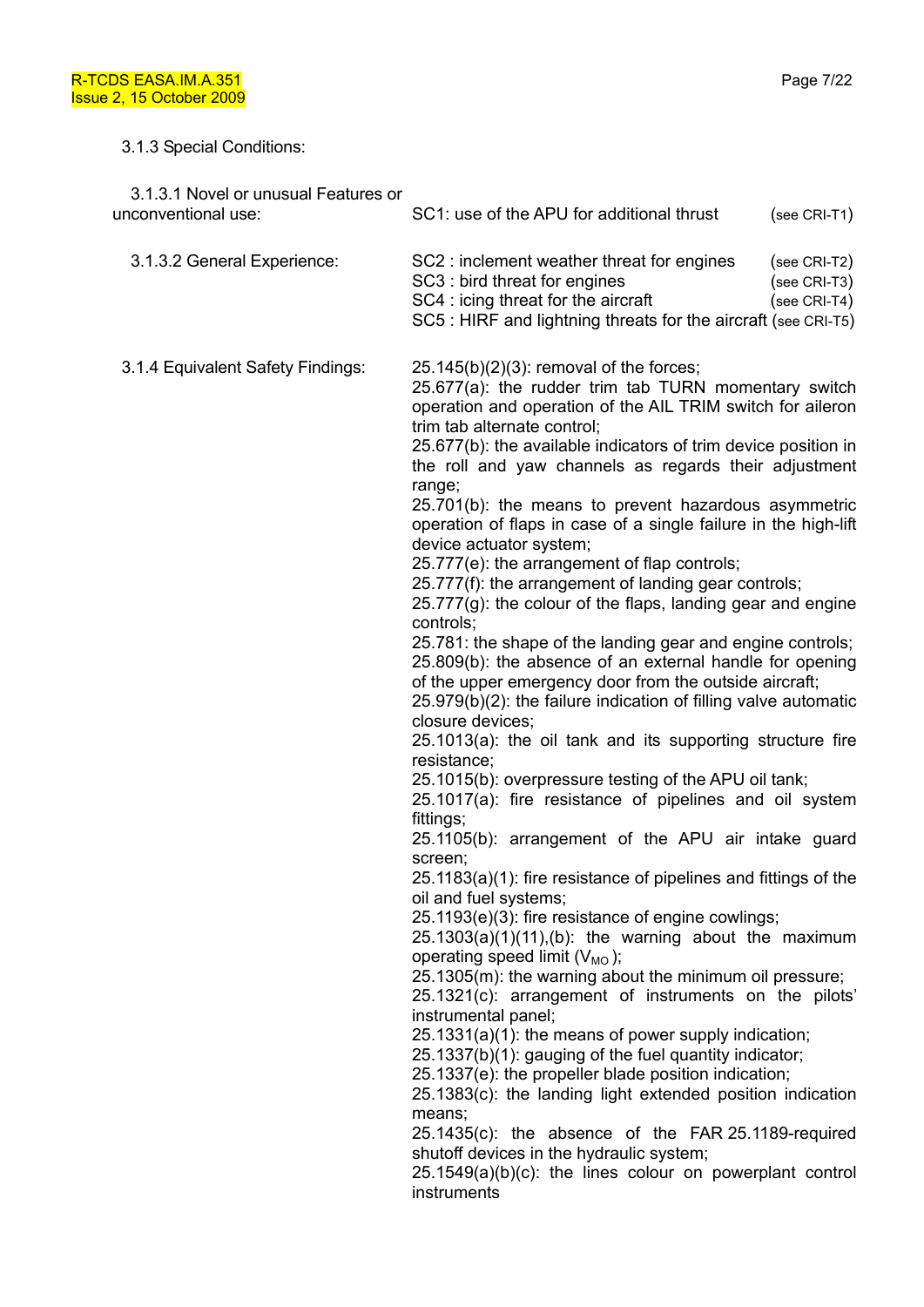- 3.1.5 Exemptions: No exemption has been granted
- 3.2 Elect to Comply Requirements: None
- 4. EASA Environmental Standards:

| Noise:     | ICAO Annex 16, Volume I (Third Edition)   |
|------------|-------------------------------------------|
| Emissions: | ICAO Annex 16, Volume II (Second Edition) |

### **III. Technical Characteristics and Operating Limitations**

| 1. | <b>Production Basis:</b>       | Manufactured under Type Certificate                                                                                                                                                                                                                                                                                                                                                                                                                                                                                                                                                                                                                                                                                                                                                                                                                                                                                                                                                                                                                                                                                                                                                                                                                                                                                                                                                                                                                                                                             |
|----|--------------------------------|-----------------------------------------------------------------------------------------------------------------------------------------------------------------------------------------------------------------------------------------------------------------------------------------------------------------------------------------------------------------------------------------------------------------------------------------------------------------------------------------------------------------------------------------------------------------------------------------------------------------------------------------------------------------------------------------------------------------------------------------------------------------------------------------------------------------------------------------------------------------------------------------------------------------------------------------------------------------------------------------------------------------------------------------------------------------------------------------------------------------------------------------------------------------------------------------------------------------------------------------------------------------------------------------------------------------------------------------------------------------------------------------------------------------------------------------------------------------------------------------------------------------|
| 2. | <b>Type Design Definition:</b> | Master List 26.00.05.0635.205                                                                                                                                                                                                                                                                                                                                                                                                                                                                                                                                                                                                                                                                                                                                                                                                                                                                                                                                                                                                                                                                                                                                                                                                                                                                                                                                                                                                                                                                                   |
| 3. | Description:                   | The An-26 (An-26B) is a transport airplane designed to<br>carry cargoes (either stacked on standard pallets or without<br>pallets) and wheeled vehicles along short and medium<br>range routes.<br>The airplane is an all-metal cantilever monoplane<br>configuration with high wing, horizontal tail unit, single<br>stabilizer vertical tail with a dorsal fin and two antispin<br>ventral fins.<br>The landing gear is a tricycle configuration. The landing<br>gear is retractable forward into compartments covered with<br>doors. Each landing gear unit accommodates two wheels.<br>The main landing gear unit wheels are fitted with disk<br>brakes.<br>The airplane is equipped with two main propulsion<br>turboprop engines with the propellers and one auxiliary<br>turbojet engine. The main engines are accommodated in<br>nacelles on the wing center section. The APU engine is<br>installed in the rear part of the right engine nacelle.<br>Arranged in the fuselage tail section cargo door is used for<br>cargo loading and unloading.<br>The ramp covering the cargo door is used for<br>loading/unloading vehicles and cargoes. The ramp<br>retraction under the fuselage allows motor-cars to pull up<br>to the cargo cabin sill for direct loading from the truck body<br>or from the ground by means of monorail motor hoist (for<br>the An-26 aircraft) or cargo lifting device (for the An-26B<br>aircraft). Cargoes stacked on standard pallets are loaded<br>with fork lifts only. |
|    |                                | The An-26 and An-26B aircraft are identical in their design<br>and equipment configuration, except for some dissimilarity<br>in cargo handling facilities and in their cargo transportation                                                                                                                                                                                                                                                                                                                                                                                                                                                                                                                                                                                                                                                                                                                                                                                                                                                                                                                                                                                                                                                                                                                                                                                                                                                                                                                     |

equipment.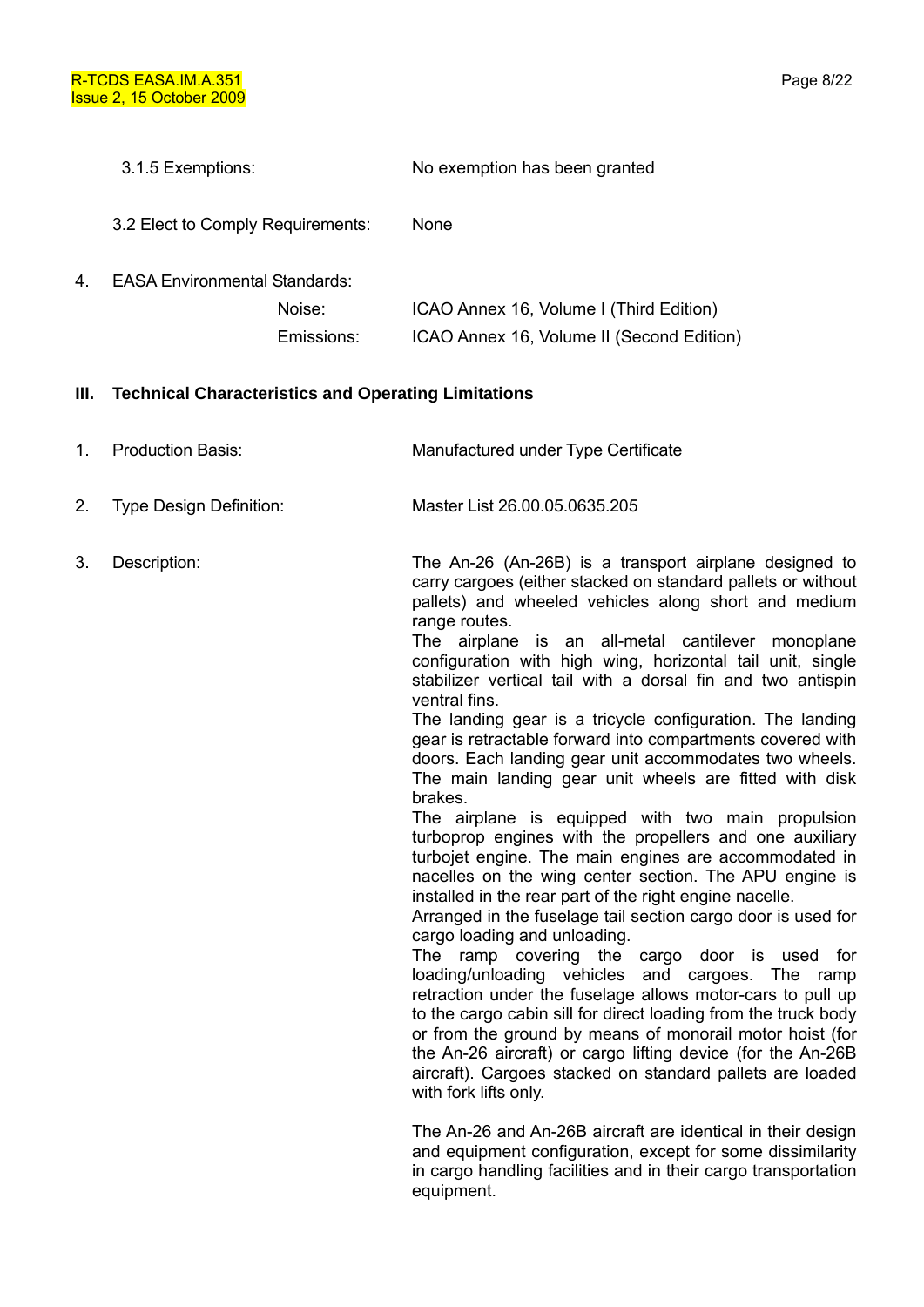4. Dimensions: Length 23,800 m Span 29,194 m Height 8,575 m Wing Area: - reference - total 74,98  $m<sup>2</sup>$ 74.98  $m<sup>2</sup>$ 5. Engines: Two AI-24VT (*АИ-24ВТ*) turbopropeller engines (See characteristics and limitations in Annex 1 to the TCDS) 6. Auxiliary Power Unit: One RU19A-300 (*РУ19А-30*0) engine (See characteristics and limitations in Annex 2 to the TCDS) 7. Propellers: Two AV-72T (*АВ-72Т*) propellers (See characteristics and limitations in Annex 3 to the TCDS) 8. Fuel: **Refer to approved Flight Manual** 9. Oil: **Discript Access 2018** Refer to approved Flight Manual 10. Air Speeds: The Contract Refer to approved Flight Manual 11. Maximum Operating Altitude: 7000 m

#### 12. Maximum mass:

| Phase     | Mass, kg |  |  |
|-----------|----------|--|--|
| Taxi      | 24 230   |  |  |
| Take-off  | 24 000   |  |  |
| Landing   | 24 000   |  |  |
| Zero fuel | 21.570   |  |  |

13. Centre of Gravity: **In accordance with approved Flight Manual:** Extreme forward C.G. – 15% MAC Extreme aft C.G.  $-33\%$  MAC MAC = mean aerodynamic cord, 2.813 m

- 14. Fuel capacity **Refer to approved Flight Manual**
- 15. Levelling Means: The Refer to approved Flight Manual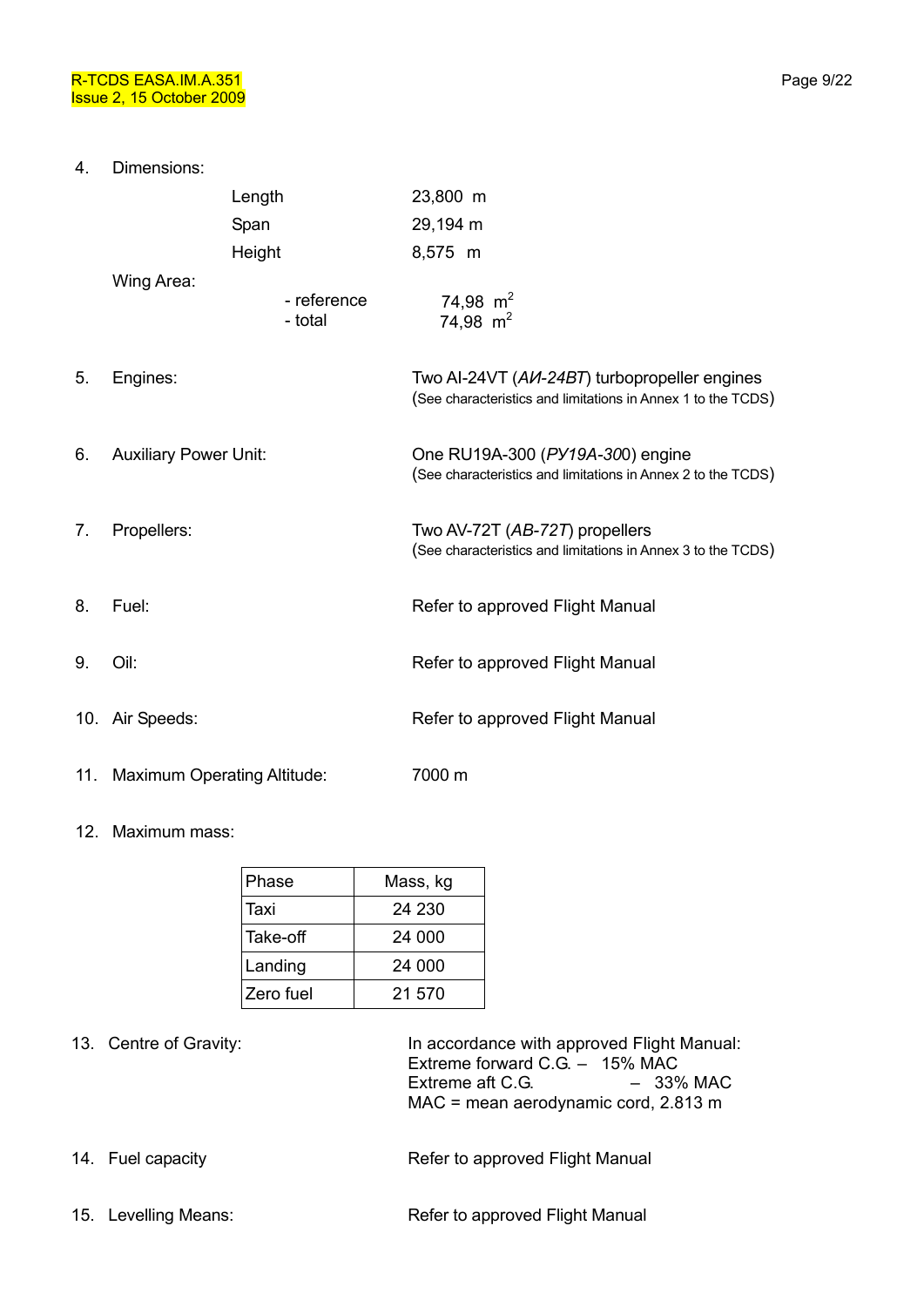#### 16. Minimum Flight Crew: Flights may be performed by the crew consisting of

| Variant 1                                                       | Variant 2<br>under conditions of airplane modification according to<br>the approved Specification 26/704-2007<br>(see Master List 26.00.05.0635.205) |
|-----------------------------------------------------------------|------------------------------------------------------------------------------------------------------------------------------------------------------|
| 4 persons:<br>pilot<br>co-pilot<br>navigator<br>flight mechanic | 3 persons:<br>pilot<br>co-pilot<br>flight mechanic                                                                                                   |

#### 17. Exits:

|                       | Number | Tvpe | Size, mm                                    |
|-----------------------|--------|------|---------------------------------------------|
| <b>Entrance Doors</b> |        |      | $ 840 \text{ (w)} \times 1850 \text{ (h)} $ |
| Top emergency exit    |        |      | 640 (diameter)                              |

18. Cargo compartment loading: The airplane must be loaded in accordance with the loading instructions given in the approved Flight Manual

#### 19. Wheels and Tyres:

| Main Landing Gear: | two braked KT157 wheels (tires of 1050x400 mm);                         |
|--------------------|-------------------------------------------------------------------------|
|                    | Nosewheel Landing Gear: two unbraked K2105 wheels (tires of 700x250 mm) |
|                    |                                                                         |

### 20. Other limitations: As specified in the corresponding sections of operational documentation (see Chapter IV of this TCDS)

#### **IV. Operation and Maintenance Instructions**

1. Flight Manual: In English: Flight Manual 26.04.00.000.000 FM (see note 1 in  $\S V$ ) In Russian :Руководство по летной эксплуатации 26.04.00.000.000 РЛЭ

#### 2. Mandatory Maintenance Instructions

|  | 2.1 Maintenance Schedule: | In English: Maintenance Schedule of An-24, An-26 aircraft,<br>issue 1991. Parts 1-3                     |
|--|---------------------------|---------------------------------------------------------------------------------------------------------|
|  |                           | In Russian: Регламент технического обслуживания<br>самолетов Ан-24, Ан-26, издание 1991 г. Части 1-3    |
|  |                           | or                                                                                                      |
|  |                           | In English: Maintenance Schedule of An-24, An-26, An-30<br>aircraft,                                    |
|  |                           | issue 1997, Parts 1-3                                                                                   |
|  |                           | In Russian: Регламент технического обслуживания<br>самолетов Ан-24, Ан-26, Ан-30, издание 1997 г. Части |
|  |                           | $1 - 3$                                                                                                 |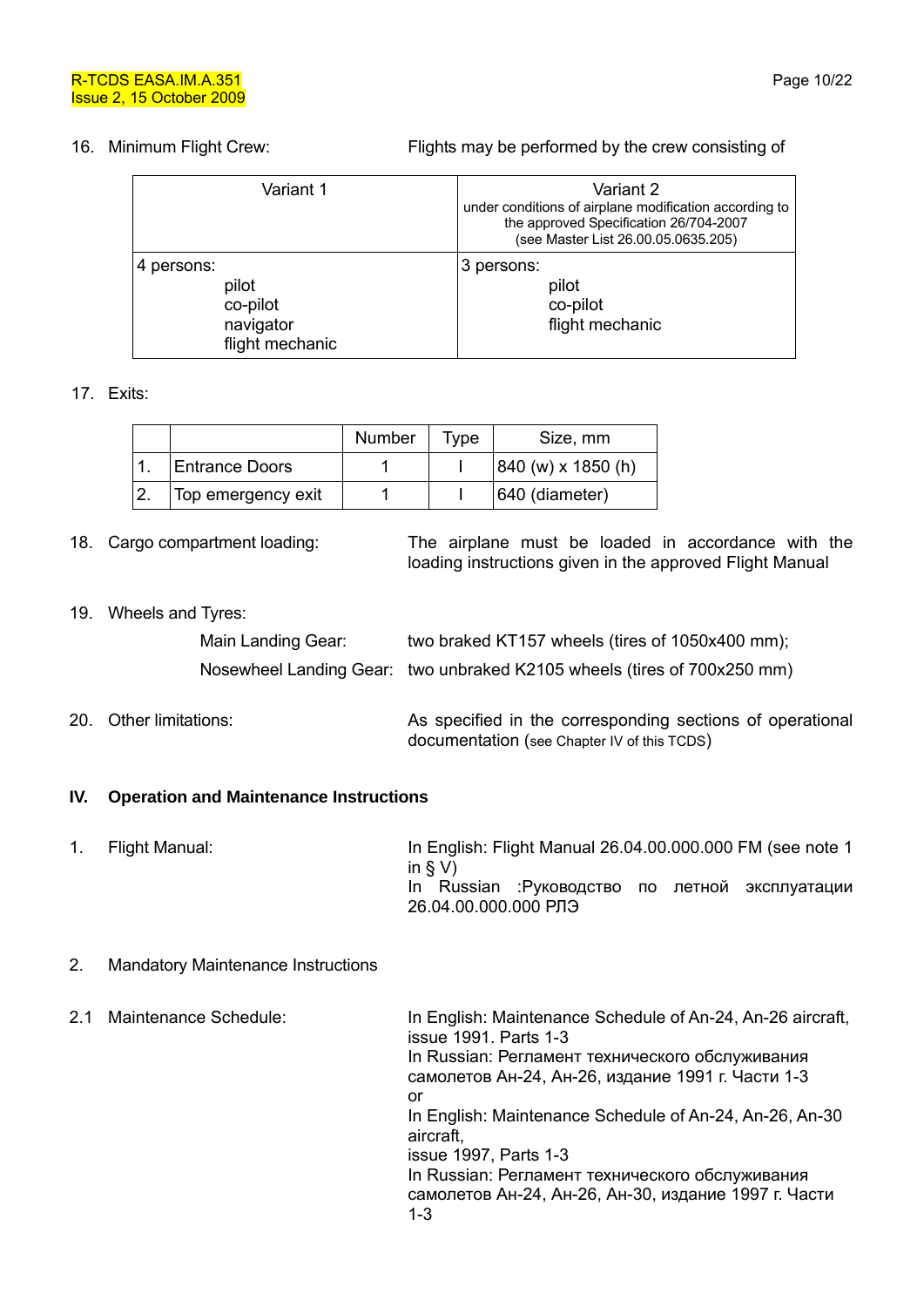2.2 Technological guidelines: In Russian : Технологические указания по выполнению регламентных работ на самолетах Ан-24, Ан-26, Ан-30, издание 1984-1992 г.г. Выпуски 1-27 *(Technological guidelines for scheduled maintenance checks aircraft An-24, An-26, An-30, issue 1984-1992. Books 1-27)* 

2.3 In English: Instructions for Continued Airworthiness. 26.04.00.000.000 ИПЛГ In Russian : Инструкция по поддержанию летной годности. 26.04.00.000.000 ИПЛГ

Other documents required for An-26/An-26B aircraft operation and maintenance are specified in Master List 26.00.05.0635.205.

- 3. Mandatory Service Bulletins: Refer to Master List 26.00.05.0635.205 4. Service Bulletins: Refer to type certificate holder 5. Service life and life time: Refer to the Instructions for Continued Airworthiness 26.04.00.000.000 ИПЛГ *(Инструкция по поддержанию летной годности. 26.04.00.000.000 ИПЛГ)* 6. Required Equipment: The pieces of equipment required by Master List 26.00.05.0635.205 must be installed. Optional equipment approved by National Aviation Administrations of Poland and Latvia before 2003 may be installed.
- 7. Certification Maintenance Requirements: Refer to the Instructions for Continued Airworthiness 26.04.00.000.000 ИПЛГ *(Инструкция по поддержанию летной годности. 26.04.00.000.000 ИПЛГ)*

#### **V. Notes**

Note 1: An approved English version of the Flight Manual exists. However, the Russian version is to be used as the reference in case of unexpected discrepancy.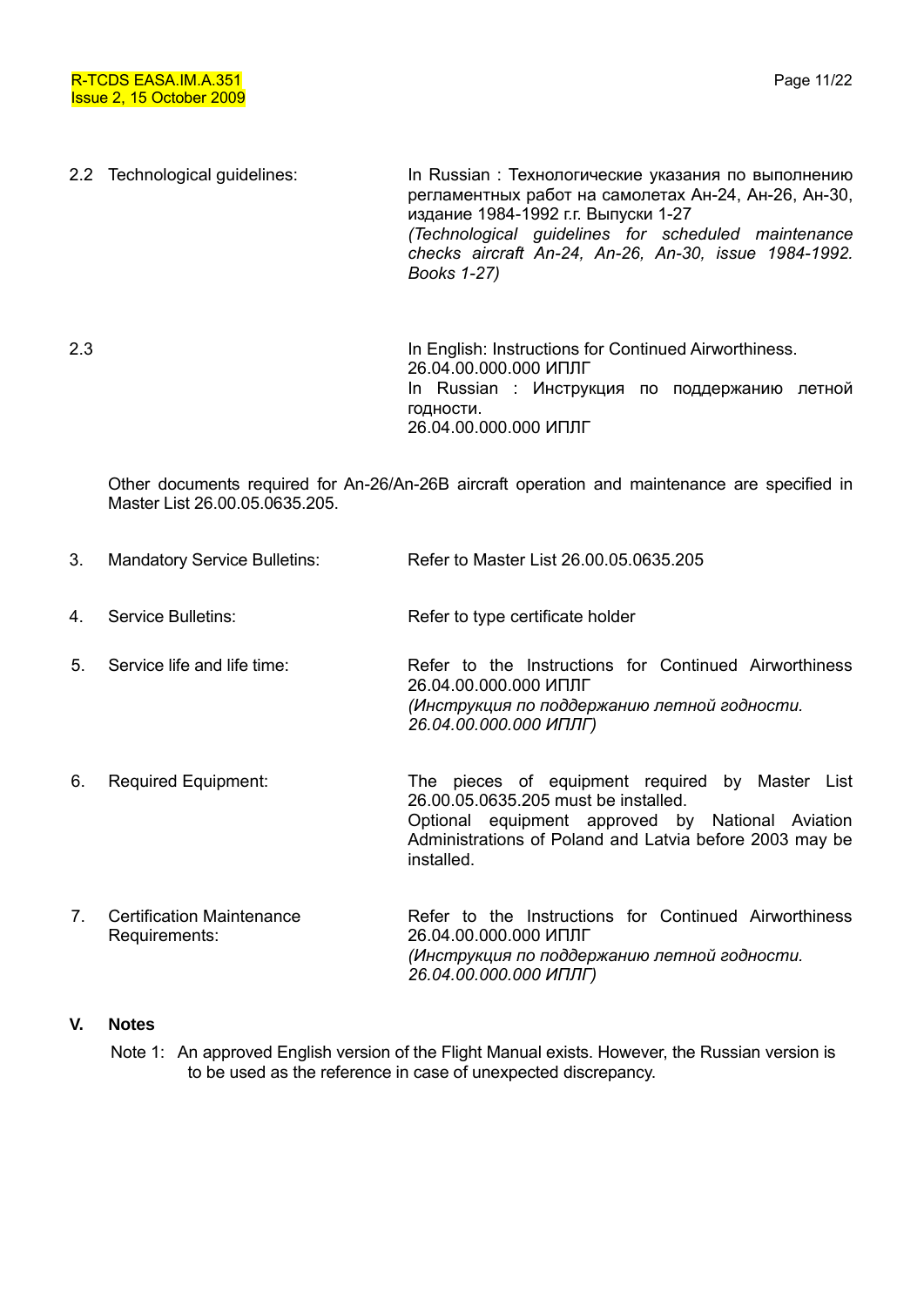#### **ANNEX 1: Engine Characteristics**

- I. **General**
- 1. Type: AI-24VT *(АИ-24ВТ)*  2. Designer: State-Owned Company IVCHENKO-PROGRESS Zaporozhye Machine-Building Design Bureau *(Государственное предприятие Запорожское машиностроительное конструкторское бюро «Прогресс» им. академика А.Г. Ивченко)*  2 Ivanova Str. 69068, Zaporozhye Ukraine 3. Manufacturer: MOTOR SICH JSC *(ЗАО "Мотор Сич")*  15 Eighth March Str. 69068, Zaporozhye Ukraine 4. Engine Acceptance Application Date: Certified as part of the An-26/An-26B aircraft 5. Engine Acceptance Reference Date: 21 May 1969 **II. Engine Acceptance Basis**  1. Airworthiness Standards and Environmental Requirements: FAR 33, amendment 3, Eff. Date 3 April 1967 2. Special Conditions: (see aircraft special conditions) SC2: inclement weather threat for engines (see CRI-T2) SC3: bird threat for engines (see CRI-T3) 3. Deviations: None 4. Equivalent Safety Findings: None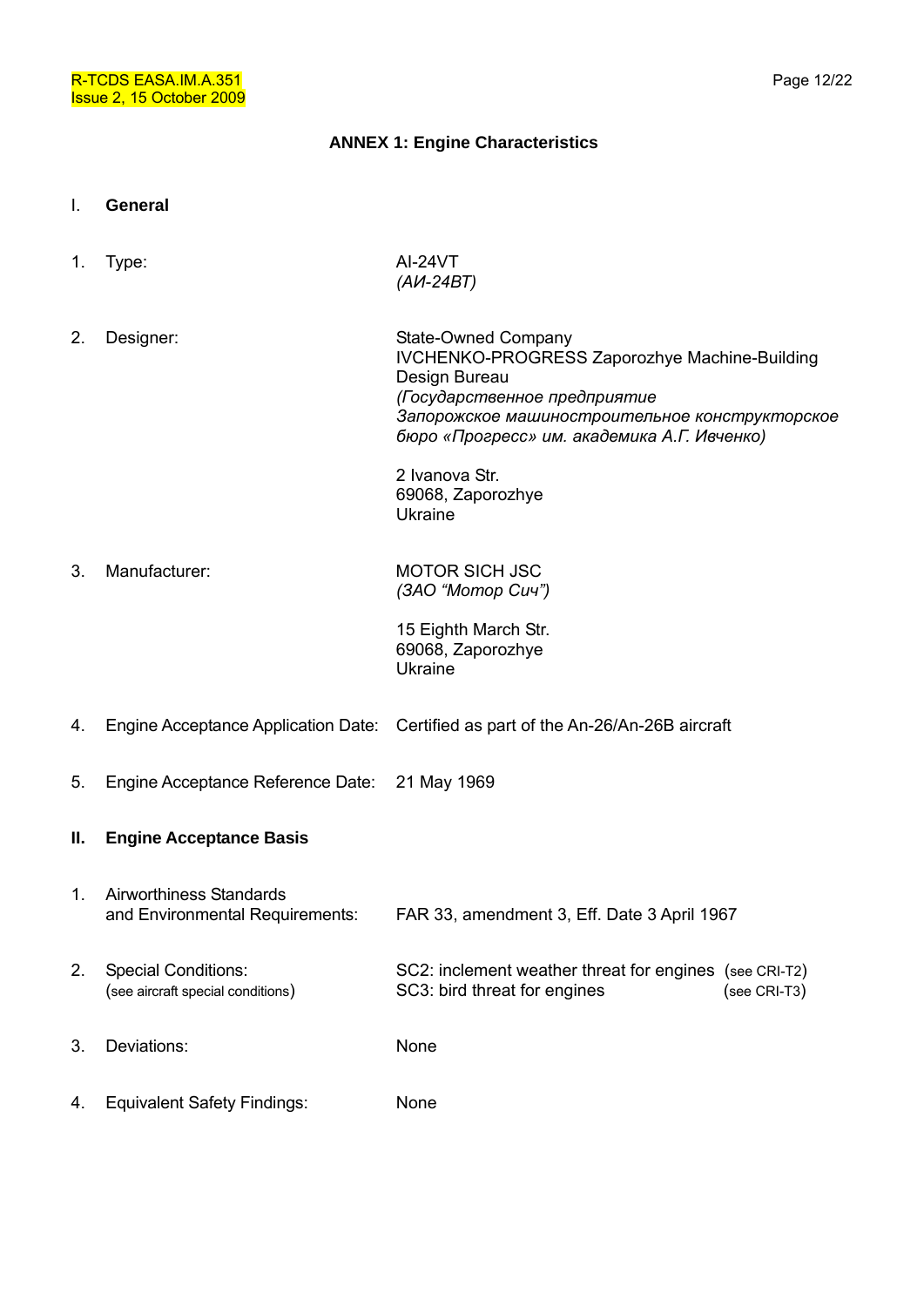#### **III. Technical Characteristics**

| 1. |  | <b>Type Design Definition:</b> |
|----|--|--------------------------------|
|    |  |                                |

1. Type Design Definition: Master List 26.00.05.0635.205

2. Description: AI-24VT engine is a single-shaft turboprop engine comprising the following assemblies:

- two-stage planetary reduction gear with a torquemeter;
- front casing;
- ten-stage axial compressor;
- annular combustor;
- three-stage axial turbine;
- fixed-area nozzle;
- units supporting operation of the engine and the aircraft.

The engine is controlled by a hydromechanical fuel control unit.

The system automatically limits thrust when shaft torque exceeds the pre-set value.

The system automatically limits engine exhaust gas temperature when it exceeds the pre-set value.

The engine is provided with an automatic feathering system actuated on the commands from the torque sensors and from negative thrust of the propeller shaft.

The starter is part of the engine. Engine mounts are part of the aircraft.

#### 3. Dimensions:

| Total length | $2346 \pm 5$ mm |
|--------------|-----------------|
| Width        | $677 \pm 5$ mm  |
| Height       | $1075 \pm 5$ mm |

#### 4. Dry weight:

| Empty engine mass | $600 + 12$ kg |
|-------------------|---------------|
|-------------------|---------------|

#### 5. Power values:

#### Conditions: ISA, SL

| Rating                         | Power, kW (h.p) |
|--------------------------------|-----------------|
| Take-off (limited to 5 min)    | 2075 (2820)     |
| Maximum (limited to 60<br>min) | 1847 (2510)     |
| Nominal (unlimited)            | 1648 (2240)     |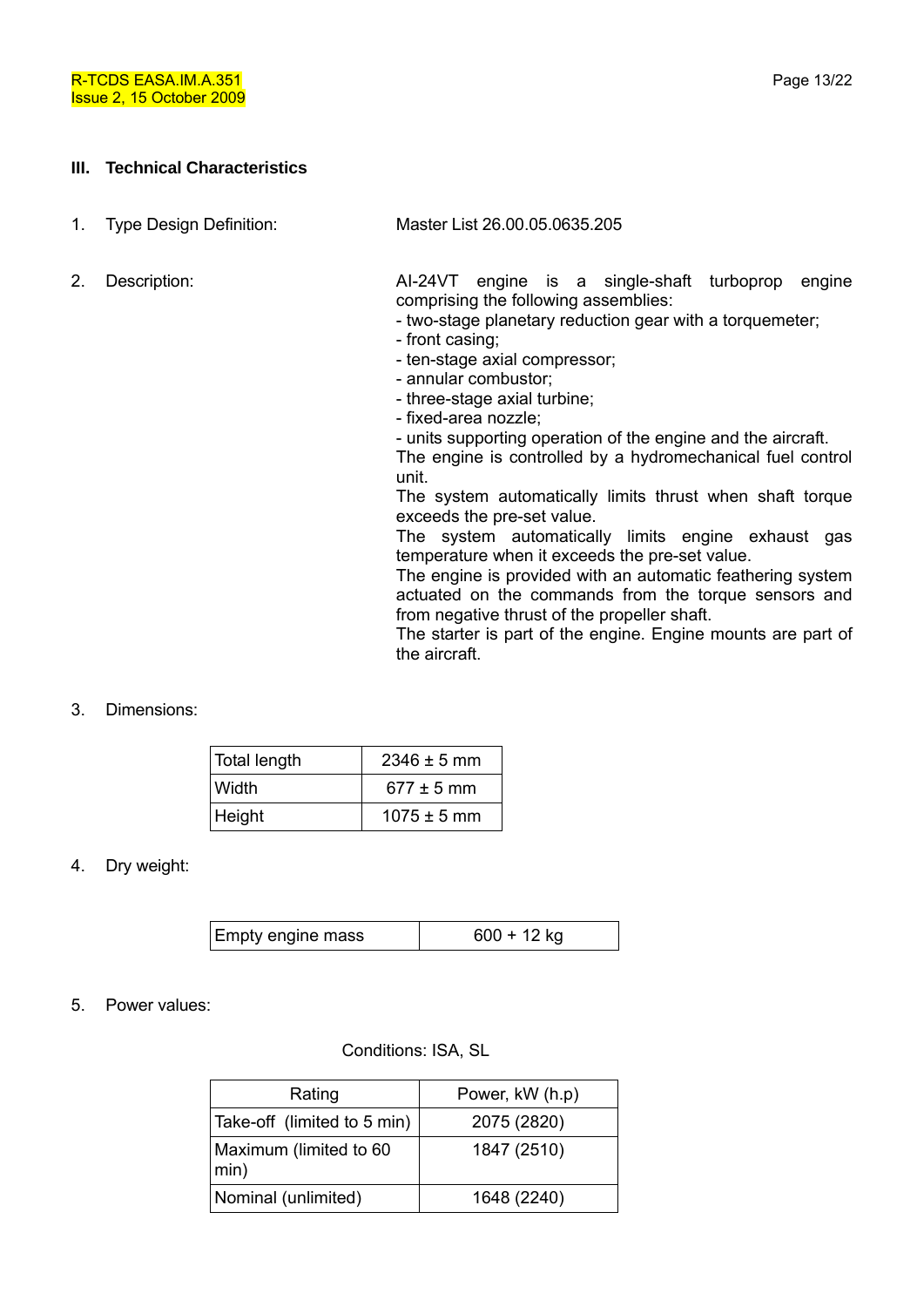- Note 1 : Take-off rating may be used in case of engine failure during climb.
- Note 2 : Nominal is an unlimited maximum continuous rating (as specified in CS-E 40 (a)).
- Note 3 : Maximum rating may be used in case of engine failure during climb and in any other flight condition as necessary.
- 6. Fluids:

|     | 6.1 Fuel and additions:                  | Refer to approved Flight Manual                                                                                                                                                                                                                                        |                                                                         |                                                   |
|-----|------------------------------------------|------------------------------------------------------------------------------------------------------------------------------------------------------------------------------------------------------------------------------------------------------------------------|-------------------------------------------------------------------------|---------------------------------------------------|
|     | 6.2 Oil:                                 | Refer to approved Flight Manual                                                                                                                                                                                                                                        |                                                                         |                                                   |
| 7.  | <b>Aircraft Accessory Drives:</b>        | 1. DC generator, left-hand rotation, speed 6687 rpm;<br>2. AC generator, left-hand rotation, speed 7973 rpm;<br>3. Hydraulic pump, right-hand rotation, speed 2599 rpm.                                                                                                |                                                                         |                                                   |
| 8.  | <b>Maximum Permissible</b><br>Air Bleed: | Behind the $10th$ stage of engine compressor the air is<br>constantly off-taken:<br>- for bleeding, ventilation and heating<br>of the pressure cabin<br>- including at take-off<br>Episodically:<br>- to aircraft anti-icing devices<br>- including air intake heating | not over 0.2 kg/s;<br>not over 0.04 kg/s.<br>0.425 kg/s;<br>0.125 kg/s. |                                                   |
|     | <b>IV.</b> Operating Limitations         |                                                                                                                                                                                                                                                                        |                                                                         |                                                   |
| 1.  | Temperature Limits:                      |                                                                                                                                                                                                                                                                        |                                                                         |                                                   |
|     | 1.1 Exhaust gas temperature              | - Maximum at ground starting:<br>- Maximum allowed while starting in flight: not over 700 °C<br>- Maximum allowed at take-off rating<br>- Maximum allowed at maximun rating                                                                                            | 525 °C                                                                  | not over 750 °C<br>503 °C                         |
|     | 1.2 Fuel Temperature                     |                                                                                                                                                                                                                                                                        |                                                                         |                                                   |
|     | 1.2.1 Minimum fuel temperature:          | at an ambient air temperature of $+5$ °C and below anti-icing<br>additives (« $M$ » liquid or its alternatives) are added to the fuel<br>in an amount of $0.10 + 0.05$ % of the volume                                                                                 |                                                                         |                                                   |
|     | 1.2.2 Maximum fuel temperature:          | Refer to approved Flight Manual                                                                                                                                                                                                                                        |                                                                         |                                                   |
| 1.3 | Oil Temperature at engine inlet:         | - Minimum for the engine starting on the ground<br>- Minimum for the engine starting in flight<br>- Minimum for power above ground idle<br>- Maximum permissible at operating settings<br>- Maximum (for 15 min)                                                       |                                                                         | $-15 °C$<br>$+20 °C$<br>+40 °C<br>90 °C<br>100 °C |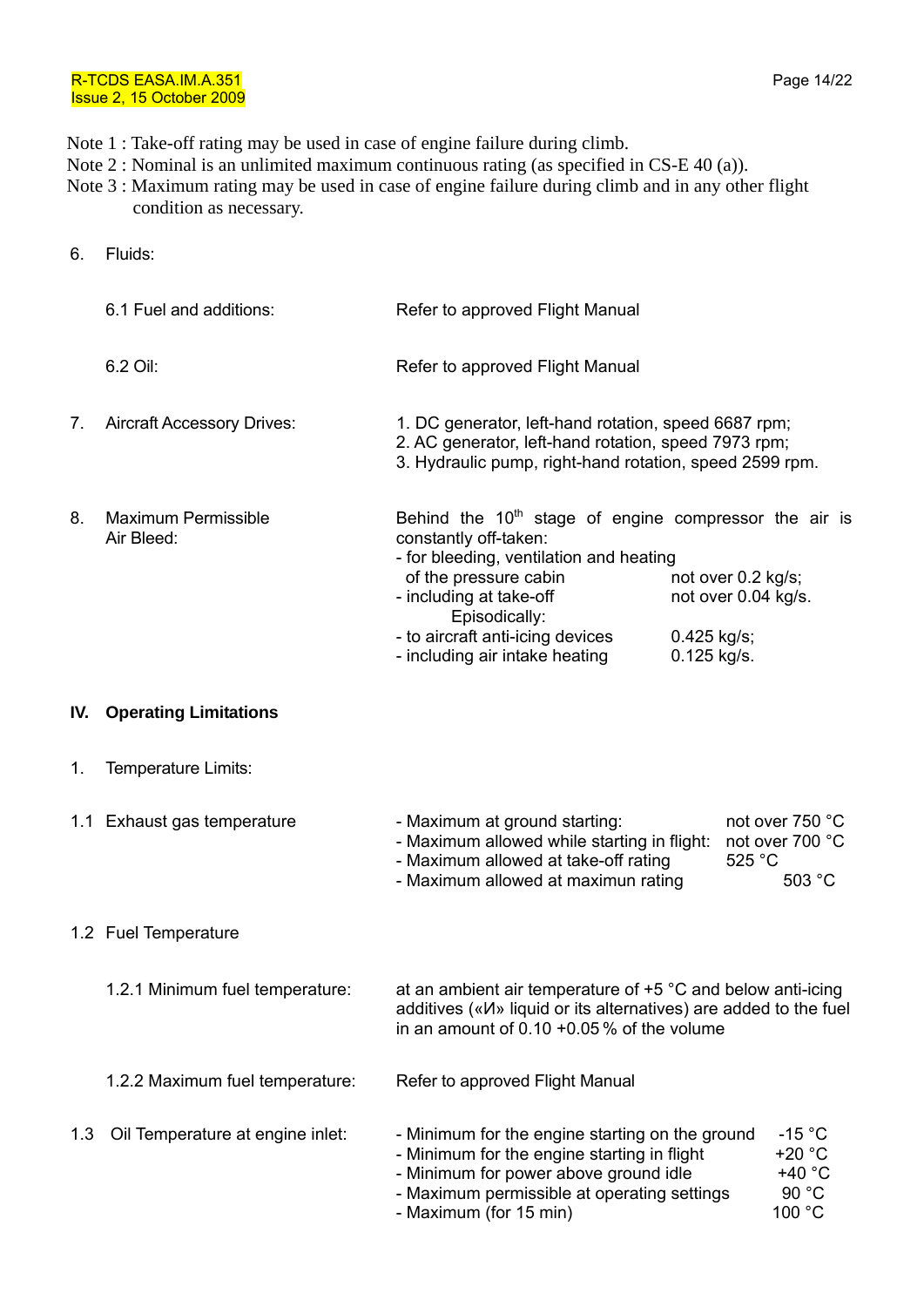1.4 Ambient Air Temperature Limits:

Engine operation on the ground  $-60 \degree C$ ,  $+45 \degree C$ 

- 2. Pressure Limits:
- 2.1 Fuel Pressure **At inlet (measured at the engine inlet):** 58,76 kPa to 293,8 kPa For futher information refer to the Operation and Maintenance Manual
- 2.2 Oil Pressure at the engine inlet behind the oil filter While operation at the ground idle power 293.8 kPa to 440,7 kPa While operation at flight idle power 342,8 kPa to 440,7 kPa
- 3. Maximum Allowable Rotor Speed:

| At operating power setting | 15800 $\pm$ 150 rpm |  |  |
|----------------------------|---------------------|--|--|
| At ground idle power,      | $14050 \pm 225$ rpm |  |  |

In case of operation at power setting exceeding the stated limits it is necessary to refer to the Operation and Maintenance Manual, section installation, in order to take the necessary measures.

#### **V. Operation and Maintenance Instructions**

| 1.             |                                     | Operation and Maintenance Manual: Operation and Maintenance Manual of AI-24VT Aviation<br>Turboprop Engine, issue 2005<br>(Руководство по эксплуатации<br>техническому<br>u<br>турбовинтового<br>обслуживанию авиационного<br>двигателя АИ-24ВТ, издание 2005) |
|----------------|-------------------------------------|----------------------------------------------------------------------------------------------------------------------------------------------------------------------------------------------------------------------------------------------------------------|
| 2 <sub>1</sub> | <b>Mandatory Service Bulletins:</b> | Refer to Master List 26,00,05,0635,205                                                                                                                                                                                                                         |
| $3_{-}$        | Service Bulletins.                  | Check with type certificate holder                                                                                                                                                                                                                             |
| VI.            | <b>Service Life</b>                 | Refer to the Instructions for Continued Airworthiness<br>26.04.00.000.000 ИПЛГ                                                                                                                                                                                 |

*26.04.00.000.000 ИПЛГ)*

*(Инструкция по поддержанию летной годности.*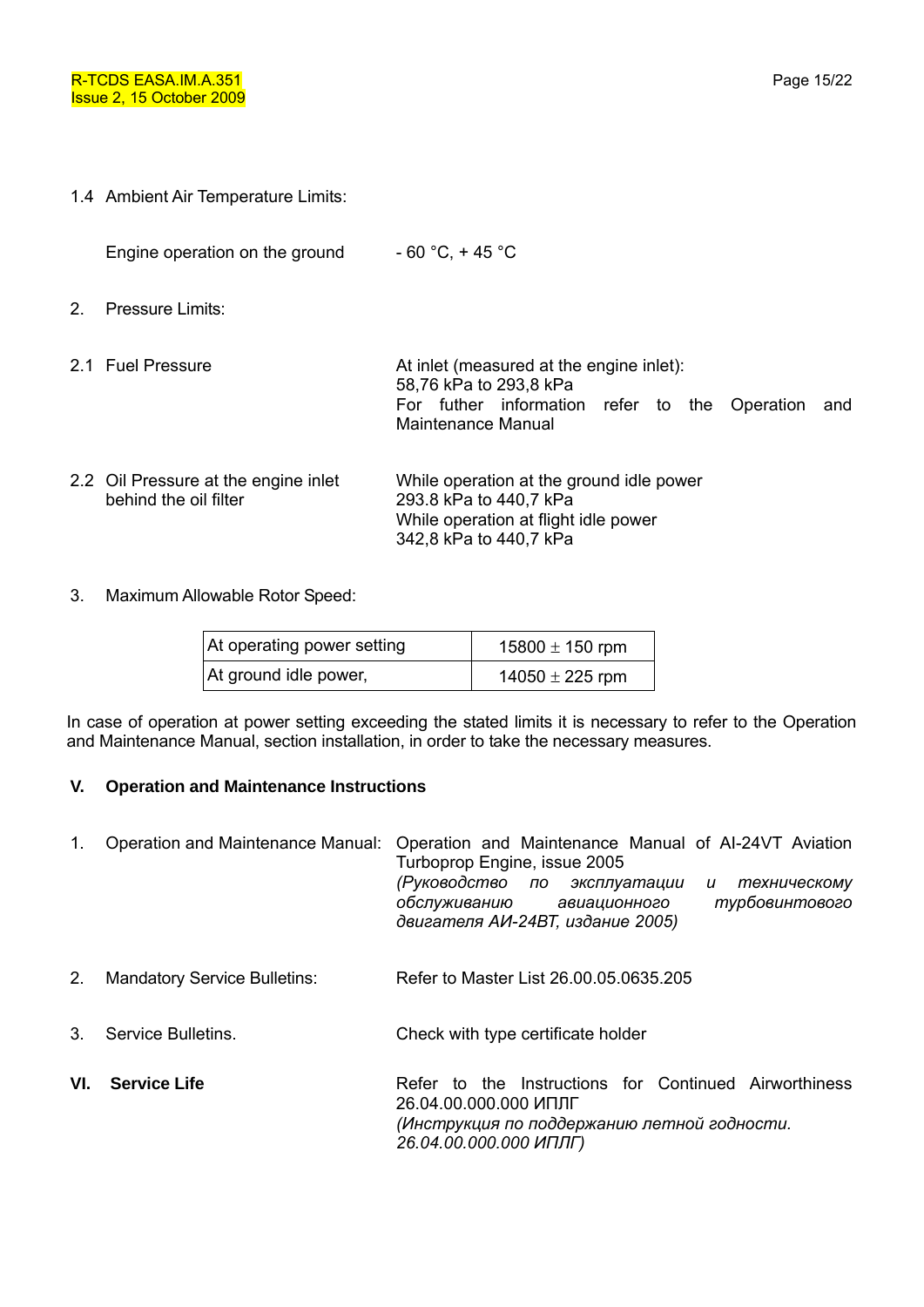### **ANNEX 2: Propeller Characteristics**

**I. General** 

| $1_{\cdot}$ | Type / Variants:                       | <b>AV-72T</b><br>$(AB-72T)$                                                                                                                                                                                                                                                                                    | 02A series<br>серия 02А)                                                                                                              |
|-------------|----------------------------------------|----------------------------------------------------------------------------------------------------------------------------------------------------------------------------------------------------------------------------------------------------------------------------------------------------------------|---------------------------------------------------------------------------------------------------------------------------------------|
| 2.          | Designer:                              | <b>AEROSYLA Scientific Development Company JSS</b><br>(ОАО "Научно-производственное предприятие<br>"Аэросила")                                                                                                                                                                                                 |                                                                                                                                       |
|             |                                        | 6 Zhdanov Str.<br>142800 Stupino<br><b>Russian Federation</b>                                                                                                                                                                                                                                                  |                                                                                                                                       |
| 3.          | Manufacturer:                          | Stupino Machine-Building Development Company<br><b>JSS</b><br>(ОАО "Ступинское машиностроительное<br>производственное объединение")                                                                                                                                                                            |                                                                                                                                       |
|             |                                        | 42 Academician Belov Str.<br>142800 Stupino<br><b>Russian Federation</b>                                                                                                                                                                                                                                       |                                                                                                                                       |
| 4.          | Propeller Acceptance Application Date: | Certified as part of the An-26/An-26B aircraft                                                                                                                                                                                                                                                                 |                                                                                                                                       |
| 5.          | Propeller Acceptance Reference Date:   | 21 May 1969                                                                                                                                                                                                                                                                                                    |                                                                                                                                       |
| Ш.          | <b>Propeller Acceptance Basis</b>      |                                                                                                                                                                                                                                                                                                                |                                                                                                                                       |
| 1.          | Airworthiness Standards                | FAR 35, amendment 2, Eff. Date 3 April 1967                                                                                                                                                                                                                                                                    |                                                                                                                                       |
|             | III. Technical Characteristics         |                                                                                                                                                                                                                                                                                                                |                                                                                                                                       |
| 1.          | <b>Type Design Definition:</b>         | Master List 26.00.05.0635.205                                                                                                                                                                                                                                                                                  |                                                                                                                                       |
| 2.          | Description:                           | It is a forward-mounted four-blade propeller with<br>pitch-control mechanism driven from the engine<br>hydraulic<br>constant rotation speed of the propeller at<br>operating engine ratings, as well as feathering<br>from the feathering pump.<br>Propeller structure:<br>- body,<br>- cylinder,<br>- blades, | unit (propeller governor) ensuring<br>material 12X2H4A-CШ steel;<br>material AK6T1 alluminium alloy;<br>material Д14 alluminium alloy |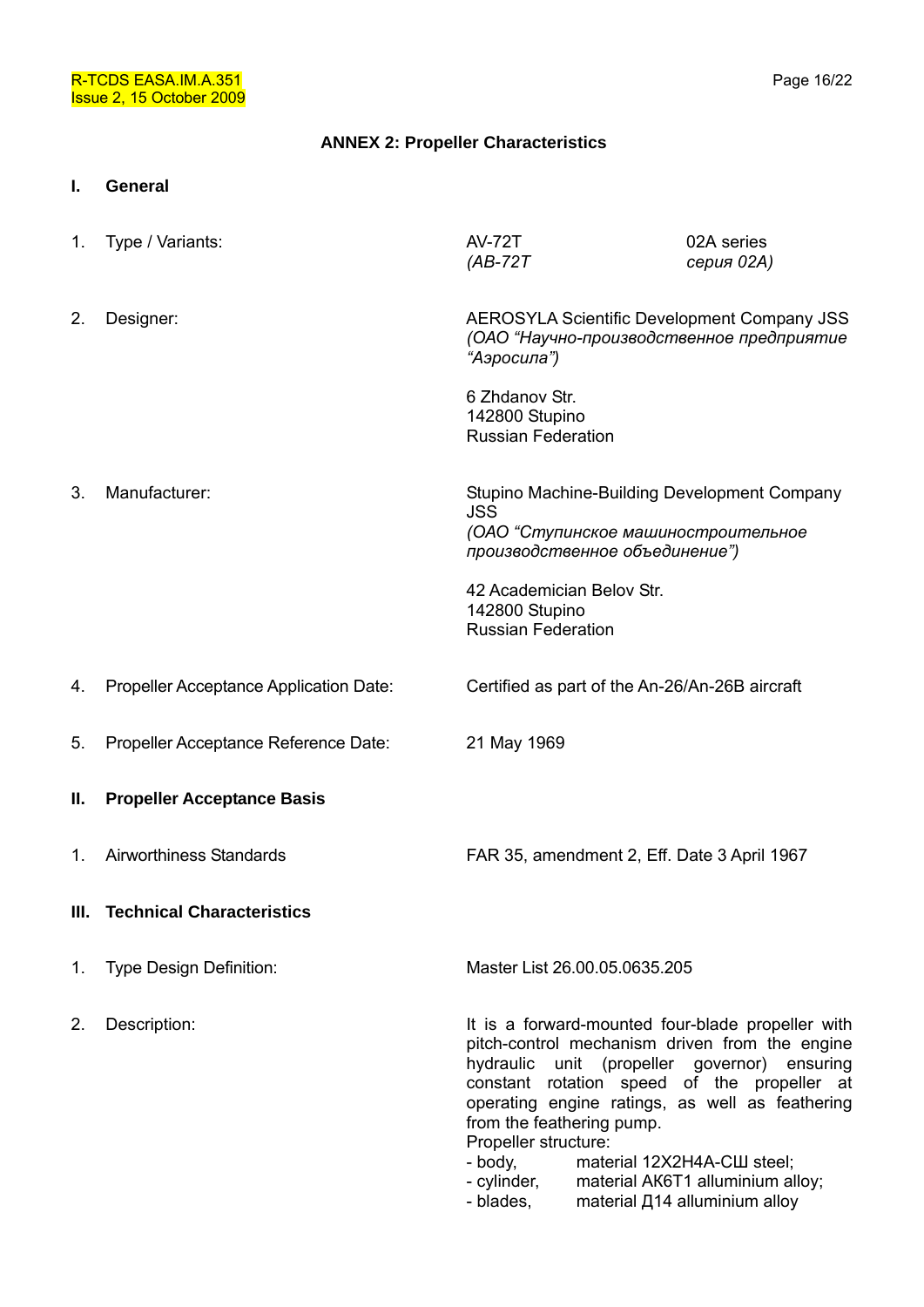| 3. | Equipment:                         | - Propeller spinner: as a part of the aircraft set;<br>- Propeller governor: as a part of the engine set;<br>- Anti-icing protection: blades ice protection system<br>consisting of the electro-thermal anti-icing strips on<br>the blades, TC-6 current collector with a set of<br>brushes and wiring from the current collector to the<br>electric thermal blades.                                                                                                                                                                                                                                              |
|----|------------------------------------|-------------------------------------------------------------------------------------------------------------------------------------------------------------------------------------------------------------------------------------------------------------------------------------------------------------------------------------------------------------------------------------------------------------------------------------------------------------------------------------------------------------------------------------------------------------------------------------------------------------------|
| 4. | Dimensions:                        |                                                                                                                                                                                                                                                                                                                                                                                                                                                                                                                                                                                                                   |
|    | 4.1. Propeller diameter:           | 3.9 <sub>m</sub>                                                                                                                                                                                                                                                                                                                                                                                                                                                                                                                                                                                                  |
|    | 4.2. Propeller blades:             |                                                                                                                                                                                                                                                                                                                                                                                                                                                                                                                                                                                                                   |
|    | 4.2.1. Blade maximum width:        | 351 mm                                                                                                                                                                                                                                                                                                                                                                                                                                                                                                                                                                                                            |
|    | 4.2.2. Relative end section width: | $0.04$ mm                                                                                                                                                                                                                                                                                                                                                                                                                                                                                                                                                                                                         |
|    | 4.2.3. Blade effective factor:     | 106 mm                                                                                                                                                                                                                                                                                                                                                                                                                                                                                                                                                                                                            |
| 5. | Weight:                            | 255 kg $\pm$ 2%                                                                                                                                                                                                                                                                                                                                                                                                                                                                                                                                                                                                   |
| 6. | Hub/Blade-Combinations:            | The propeller blades are attached into the blade<br>barrels (ref. drawing No.72-233) secured with four<br>rows of balls in four propeller blade cuffs.                                                                                                                                                                                                                                                                                                                                                                                                                                                            |
| 7. | Control and Monitoring System:     | The engine unit - Р68ДК-24М speed governor.<br>The aircraft unit - HФ-2TA feathering pump.<br>The mechanical and centrifugal pitch locks are<br>located in the propeller hub and are intended to<br>secure propeller pitch against its inadvertent<br>decreasing.<br>Rotational speed while pitch locking at an angular<br>range from $\varphi_{\text{min}}$ up to $\varphi_{\text{op}}$ - 1335 rpm.<br>mechanical pitch lock duplicates<br>The<br>the<br>centrifugal one in the range of blade setting angles<br>from $8^\circ$ up to $50^\circ$ .<br>Propeller pitch unlock speed is not less than 1330<br>rpm. |
| 8. | Adaptation to Engine:              | A special flange of the propeller body and an oil<br>manifold connecting hydraulic channels of engine<br>control and the cavities of propeller pitch control<br>mechanism.                                                                                                                                                                                                                                                                                                                                                                                                                                        |
| 9. | Direction of Rotation:             | Propeller rotation direction is left hand if viewing<br>from the engine side.                                                                                                                                                                                                                                                                                                                                                                                                                                                                                                                                     |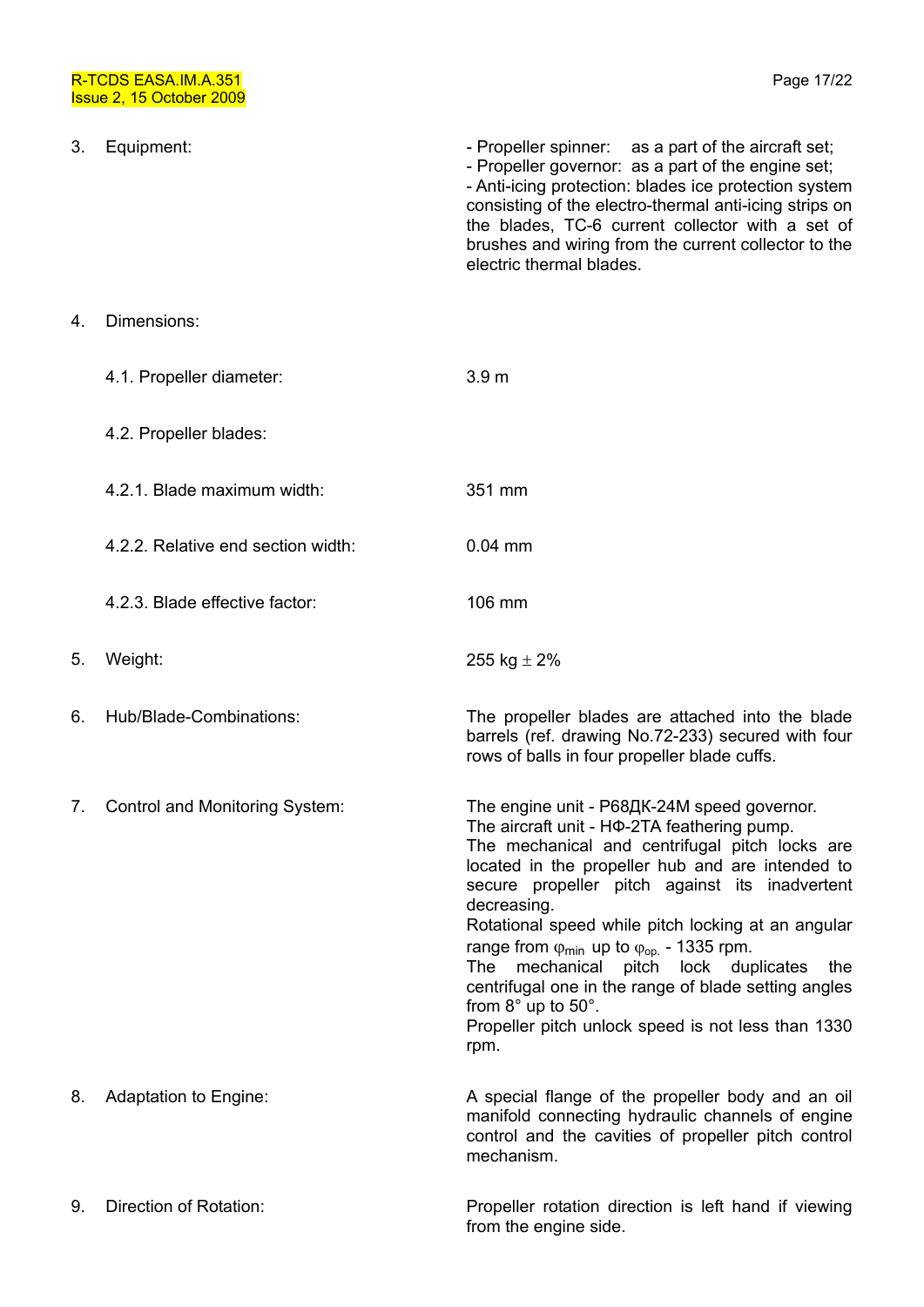## **IV. Operating Limitations**

1. Blade angle at control section R=1000 mm:

|     | 1.1. minimum rotational drag angle at engine<br>starting:                                                         | $8^{\circ}$                                                                                                                                                                                              |
|-----|-------------------------------------------------------------------------------------------------------------------|----------------------------------------------------------------------------------------------------------------------------------------------------------------------------------------------------------|
|     | 1.2. flight low pitch angle:                                                                                      | $19^\circ$                                                                                                                                                                                               |
|     | 1.3 feathered position angle:                                                                                     | 92°30'                                                                                                                                                                                                   |
|     | 1.4 setting angle range:                                                                                          | 84°30'                                                                                                                                                                                                   |
| 2.  | Propeller constant speed at operating power<br>setting and allowable deviation of ±0,75%:<br>- allowable runaway: | 1305 rpm                                                                                                                                                                                                 |
|     | at a prompt application of power:                                                                                 | up to 1400 rpm                                                                                                                                                                                           |
|     | at an abrupt change of the ram air direction:                                                                     | ±2%                                                                                                                                                                                                      |
|     | - rpm recovery time after a runaway:                                                                              | not over 6 s                                                                                                                                                                                             |
| 3.  | Propeller power at the take-off condition and<br>rotation speed of 1305 rpm:                                      | 2229 kW (3090 h.p.)                                                                                                                                                                                      |
| V.  | <b>Operation and Maintenance Instructions</b>                                                                     |                                                                                                                                                                                                          |
| 1.  | Operation and Maintenance Manual:                                                                                 | Operation Manual. AV-72 ser. 02A and AV-72T<br>ser. 02A Propellers. Issued on 18.12.1975<br>(Руководство по эксплуатации. Воздушные<br>винты АВ-72 сер. 02А и АВ-72Т сер. 02А.<br>Издание 18.12.1975 г.) |
| VI. | Service life and life time:                                                                                       | Refer<br>the<br>Instructions<br>for<br>Continued<br>to<br>Airworthiness 26.04.00.000.000 ИПЛГ<br>поддержанию<br>(Инструкция<br>летной<br>по<br>годности.<br>26.04.00.000.000 ИПЛГ)                       |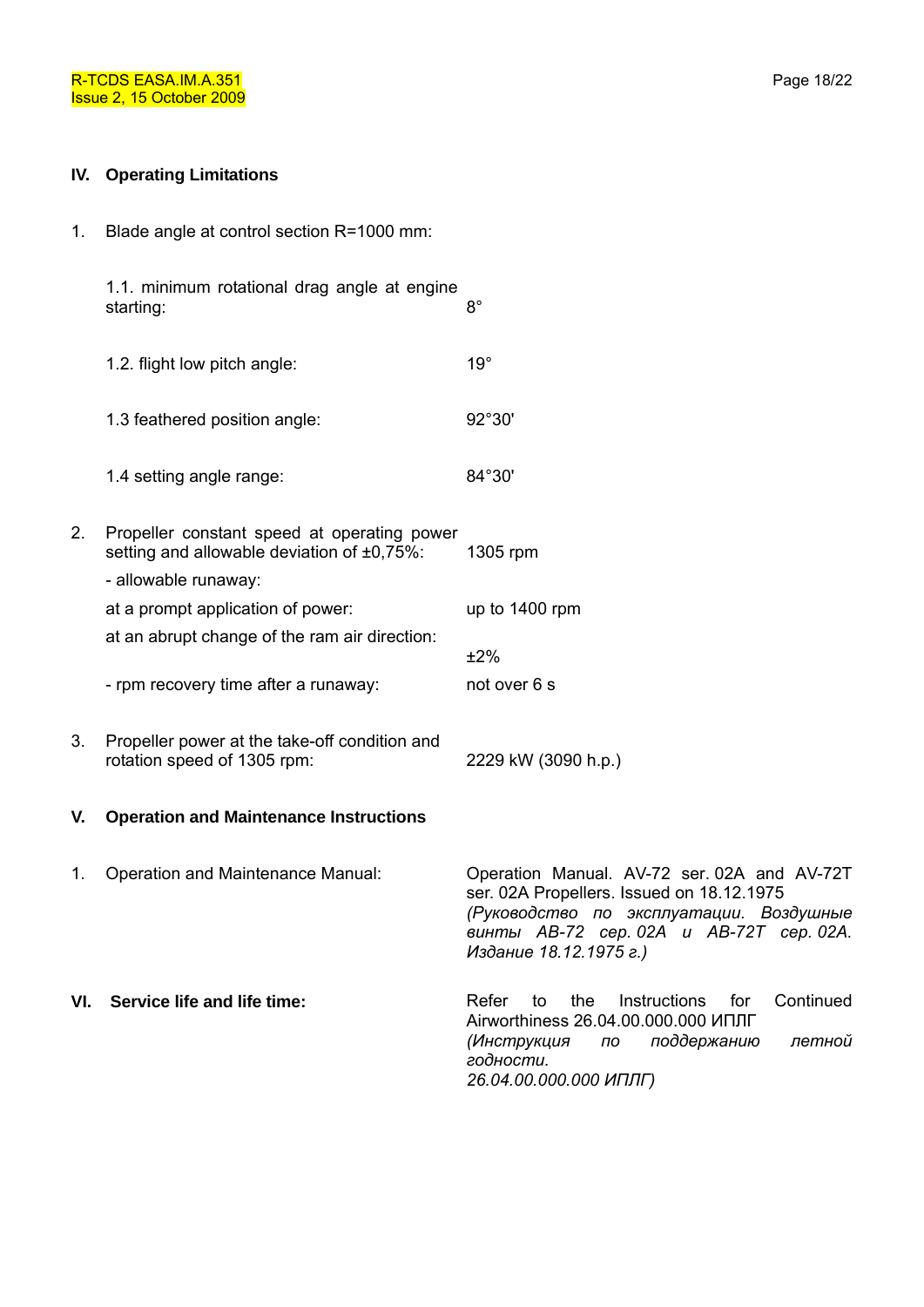#### **ANNEX 3: APU Characteristics**

#### **I. General**

1. Type: RU19A-300 *(РУ19А-300)*  2. Designer: Tyumen Design Bureau of Machine Building JSC *(ООО "Тюменское конструкторское бюро машиностроения")*  1 Khutoryansky Square 625014 Tyumen Russian Federation 3. Manufacturer: Tyumen Aviation Engines JSC *(ЗАО "Тюменские авиадвигатели")*  1 Khutoryansky Square 625014 Tyumen Russian Federation 4. APU Acceptance Application Date: Certified as part of the An-26/An-26B aircraft 5. APU Acceptance Reference Date: 21 May 1969 **II. APU Acceptance Basis**  1. Airworthiness Standards and Environmental Requirements: TSO-C77, dated 20 May 1963 2. Special Conditions: (see aircraft special conditions) SC1: use of the APU for additional thrust (see CRI-T1) 3. Equivalent Safety Findings: TSO-C77: 5.3.4.4: oil tank overpressure test; 6.2: durability of fatigue testing; 7.3: localization of the engine rotor disk fragments 4. Exemptions: Paragraphs 5.9 and 5.10 of TSO-C77, which require automatic control means for speed and temperature.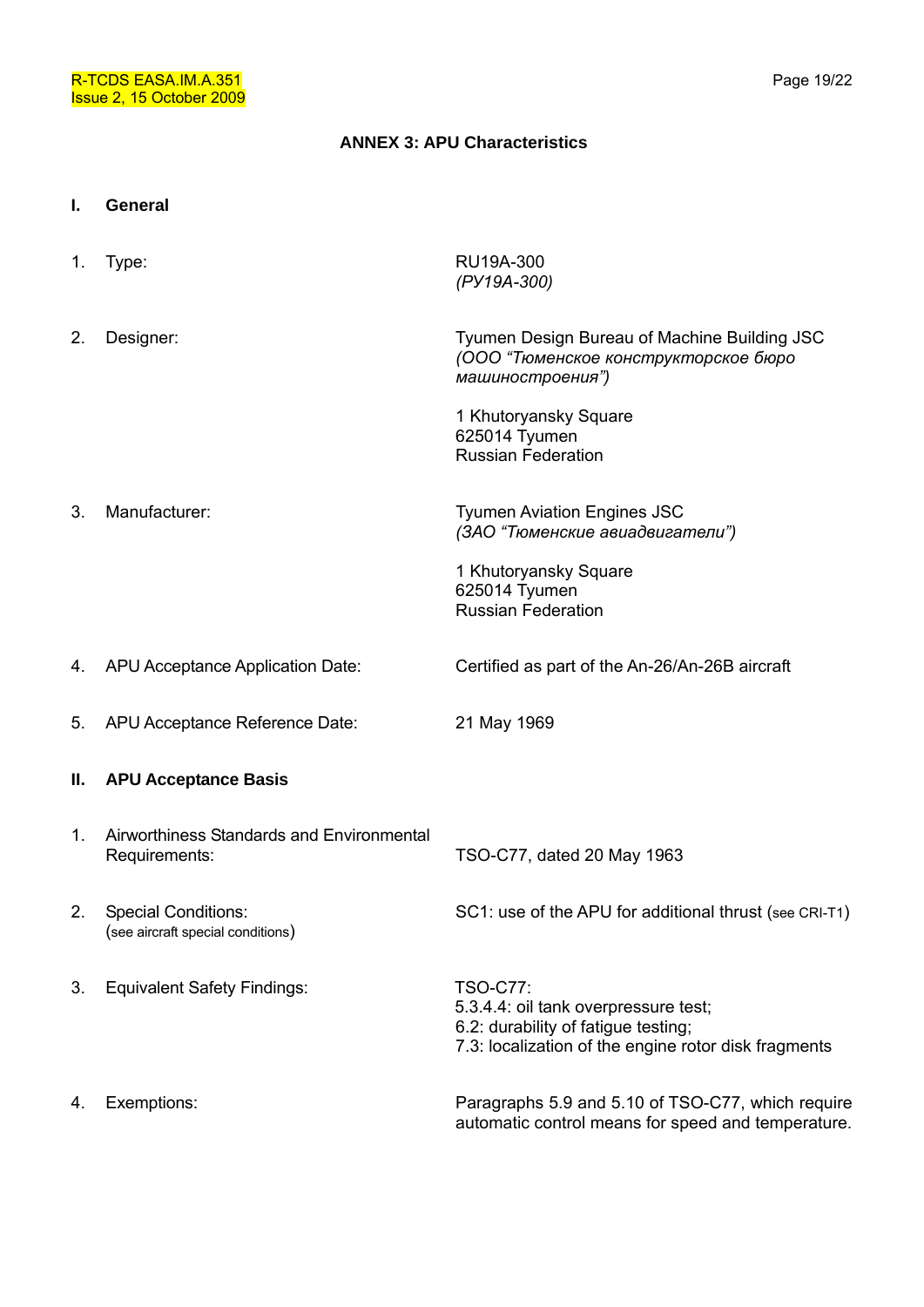### **III. Technical Characteristics**

- 1. Type Design Definition: Master List 26.00.05.0635.205
- 

2. Description: Single-shaft one-flow turbojet with an axial 7-slage compressor, annular combustor, axial one-stage reaction turbine and D.C. generator, intended for application on aircraft as an additional thrust source

3. Dimensions:

| Total length:   |     | 1812<br>mm |
|-----------------|-----|------------|
| Maximum height: | 779 | mm         |
| Maximum Width:  | 650 | mm         |
|                 |     |            |

- 4. Dry weight: 222 kg
- 5. Thrust values:

Static thrust at ISA, SL conditions:

For an uninstalled engine

| Thrust                         |                                   |  |
|--------------------------------|-----------------------------------|--|
| Nominal                        | Cruise, V(IAS)=430 km/h, H=6000 m |  |
| Not less than 7840 N (800 kgf) | Not less than 7259 N (740 kgf)    |  |

For the engine as installed in An-26 aircraft (i.e. including installation losses)

| Thrust                            |                                   |                  |
|-----------------------------------|-----------------------------------|------------------|
| Nominal                           | Cruise, V(IAS)=430 km/h, H=6000 m | Idle             |
| Not less than<br>7448 N (760 kgf) | Not less than 3430 N (350 kgf)    | 1568 N (160 kgf) |

Note : nominal rating is an unlimited maximum continuous rating as specified in CS-E 40 (a).

6. Control System: Hydro-mechanical.

The engine control is performed by means of cable connection of the throttle control lever with 745А fuel flow control unit

7. Fluids:

| 7.1 Fuel and additions: | Refer to approved Flight Manual |
|-------------------------|---------------------------------|
| 7.2 Oil:                | Refer to approved Flight Manual |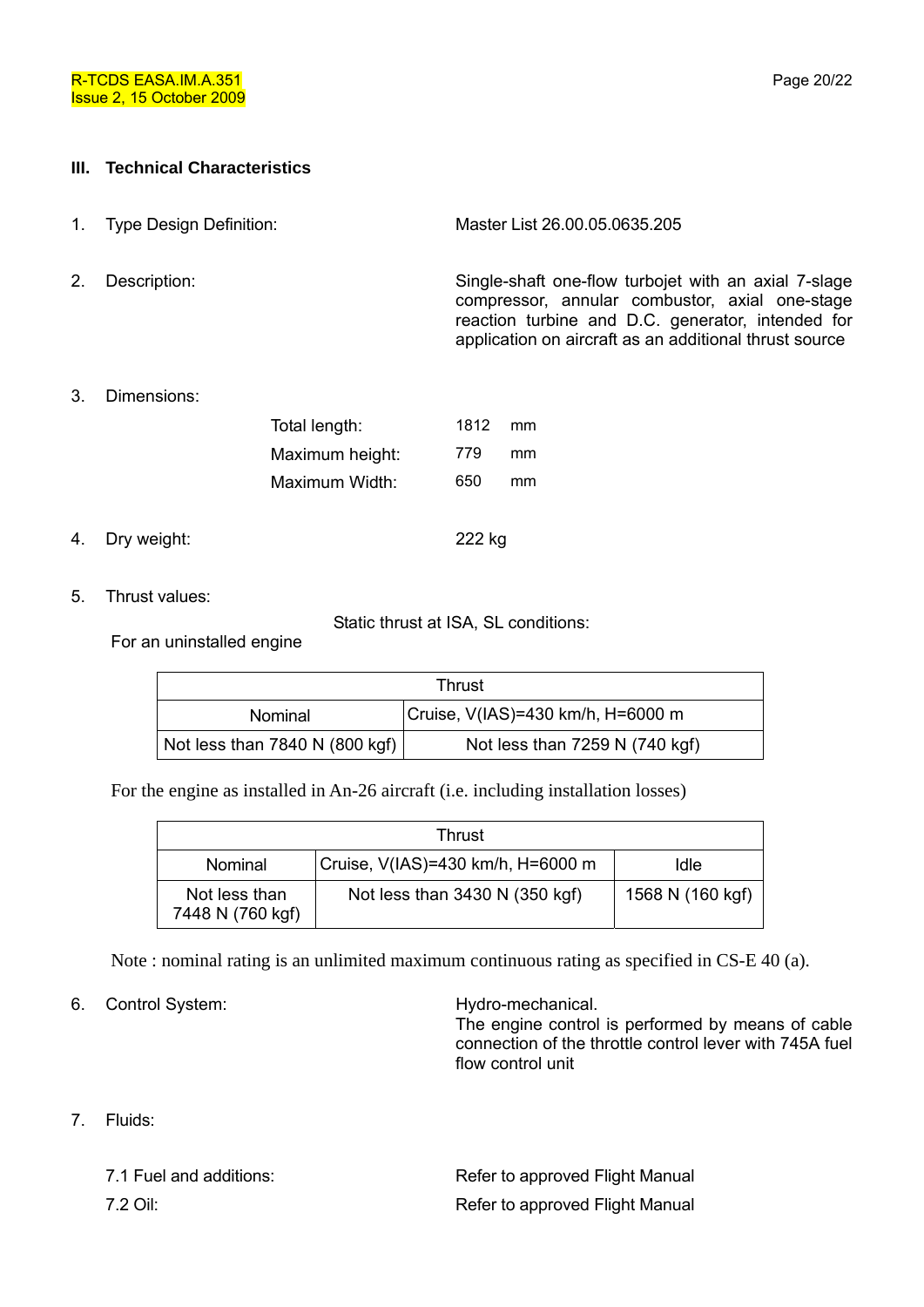R-TCDS EASA.IM.A.351 Issue 2, 15 October 2009

| 8. Aircraft Accessory Drives: | 1. Starter-generator<br>2. Tachometer-generator | $\Gamma$ C-246;<br>ДТЭ-1 |
|-------------------------------|-------------------------------------------------|--------------------------|
|                               |                                                 |                          |

9. Maximum Permissible Air Bleed: The air from the engine compressor is off-taken to the aircraft ejector system to cool the generator and to the anti-icing system to heat the compressor rotor fairing: 400 kg/h

#### **IV. Operating Limitations**

#### 1. Temperature Limits

1.1 Exhaust Gas Temperature - LPT inlet

| 1.1.1 Maximum during starts: |        |
|------------------------------|--------|
| for $H \le 1000$ m           | 750 °C |
| for $H > 1000$ m             | 850 °C |

- 1.1.2 Maximum during flight: 740 °C
- 1.2 Fuel Temperature
	- 1.2.1 Minimum fuel temperature: 60 °C
	- 1.2.2 Maximum fuel temperature:  $+60^{\circ}$ C
- 1.3 Oil Temperature at the Engine Inlet
	- 1.3.1 Minimum for engine starting: 30 °C
	- 1.3.2 Maximum for unlimited use: 100 °C
- 1.4 Ambient Air Temperature Limits
	- 1.4.1 Ground operation:  $-60 \degree C + 45 \degree C$
	- 1.4.2 Ground operation at icing conditions 20 °C